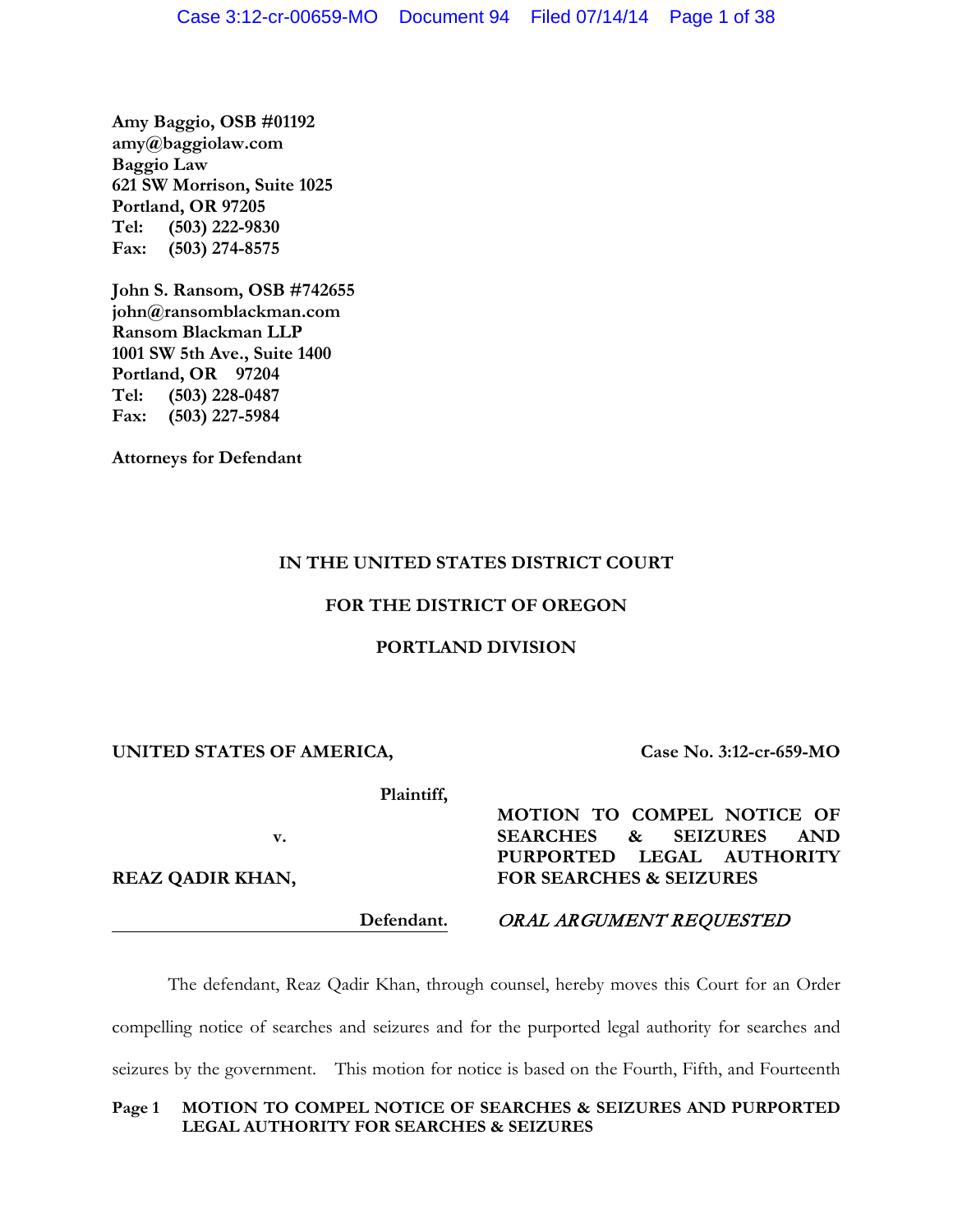Amendments to the U. S. Constitution, as well as 18 U.S.C. § 3504, 50 U.S.C. § 1806 and 50 U.S.C. §1881(e). This Motion incorporates by reference the Memorandum in Support, filed herewith.

Respectfully submitted on July 14, 2014.

/s/ Amy Baggio Amy Baggio, OSB #01192 503-222-9830 Of Attorneys for Defendant Reaz Khan

**Page 2 MOTION TO COMPEL NOTICE OF SEARCHES & SEIZURES AND PURPORTED LEGAL AUTHORITY FOR SEARCHES & SEIZURES**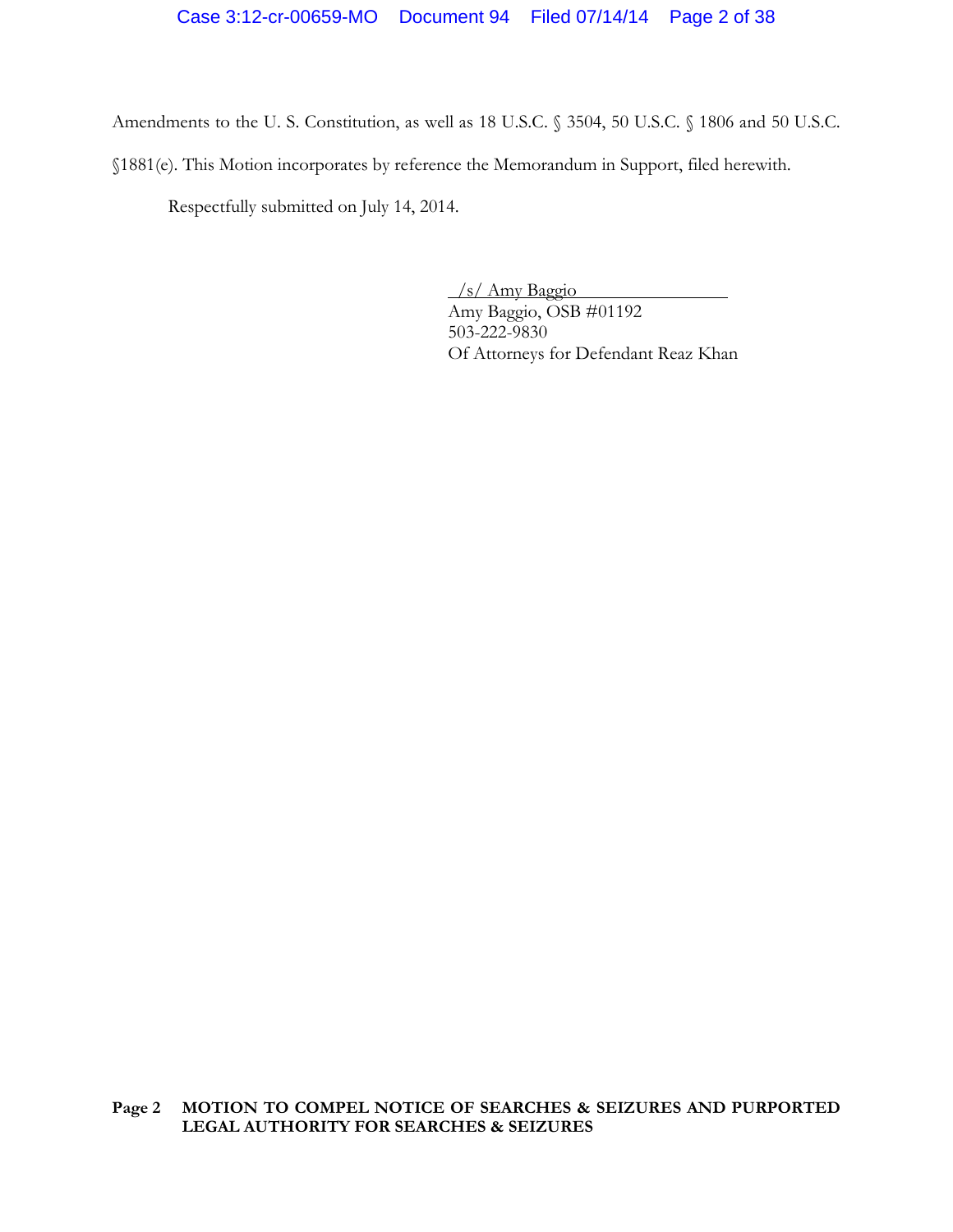**Amy Baggio, OSB #01192 amy@baggiolaw.com Baggio Law 621 SW Morrison, Suite 1025 Portland, OR 97205 Tel: (503) 222-9830 Fax: (503) 274-8575**

**John S. Ransom, OSB #742655 john@ransomblackman.com Ransom Blackman LLP 1001 SW 5th Ave., Suite 1400 Portland, OR 97204 Tel: (503) 228-0487 Fax: (503) 227-5984**

**Attorneys for Defendant**

# **IN THE UNITED STATES DISTRICT COURT**

# **FOR THE DISTRICT OF OREGON**

# **PORTLAND DIVISION**

# **UNITED STATES OF AMERICA,**

**Plaintiff,**

**v.**

**REAZ QADIR KHAN,**

**Defendant.**

**Page 1 MEMORANDUM IN SUPPORT OF MOTION TO COMPEL NOTICE OF SEARCHES & SEIZURES AND PURPORTED LEGAL AUTHORITY FOR SEARCHES & SEIZURES**

**MEMORANDUM IN SUPPORT OF** 

**Case No. 3:12-cr-659-MO**

**MOTION TO COMPEL NOTICE OF SEARCHES & SEIZURES AND PURPORTED LEGAL AUTHORITY FOR SEARCHES & SEIZURES**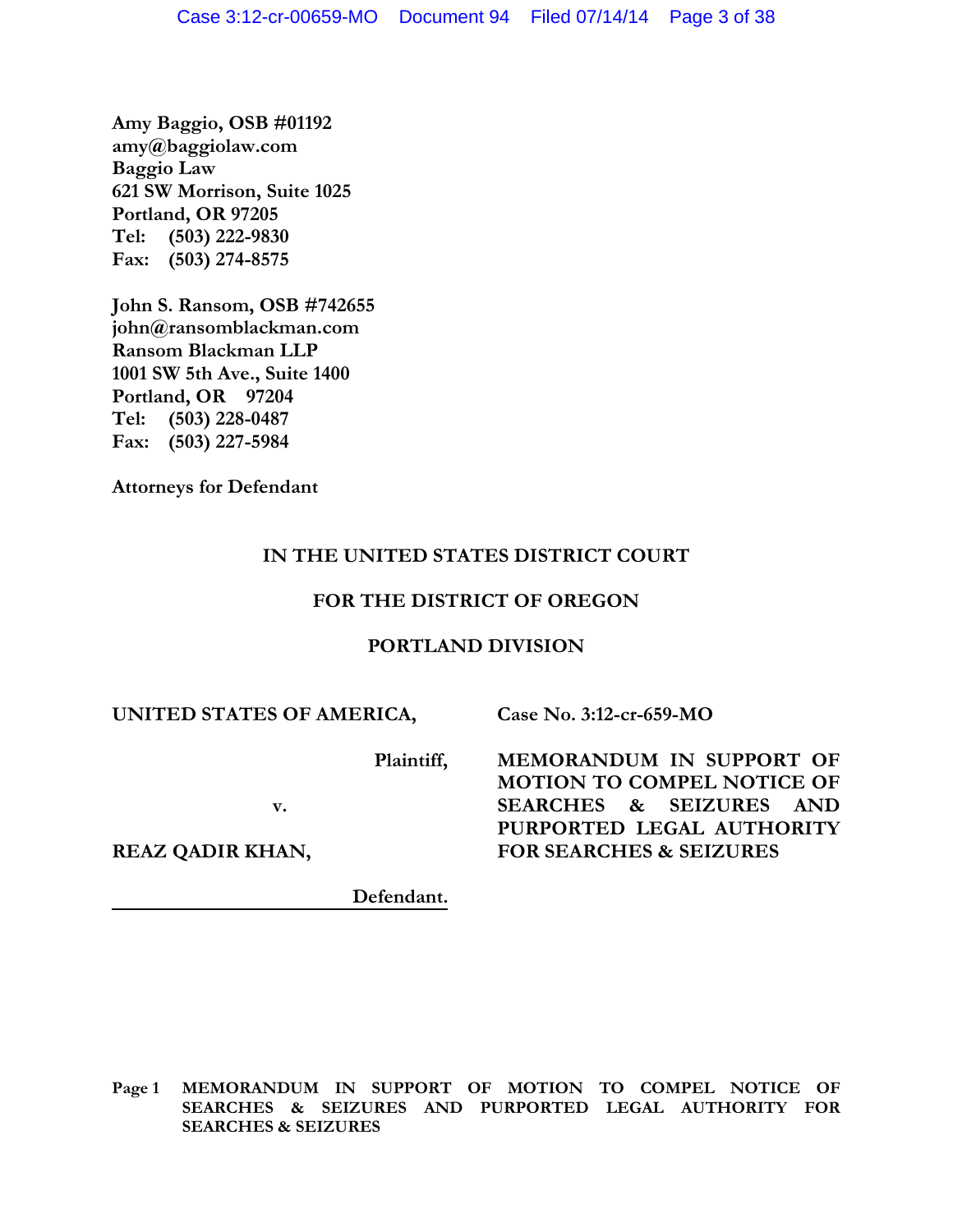# **Table Of Contents**

| Ι.   |           |    |                                                                                                                                                                 |  |
|------|-----------|----|-----------------------------------------------------------------------------------------------------------------------------------------------------------------|--|
| П.   |           |    | Tools For Evidence Collection In National Security Cases3                                                                                                       |  |
| III. |           |    |                                                                                                                                                                 |  |
|      |           |    |                                                                                                                                                                 |  |
|      |           |    | B. Additional Searches & Seizures: "Known Unknowns"13                                                                                                           |  |
|      |           |    | C. Additional Searches & Seizures: "Unknown Unknowns"14                                                                                                         |  |
|      |           |    | IV. Constitutional And Statutory Law Support Issuance Of An Order<br>For More Specific Notice Of Seizures And Purported Authority                               |  |
|      |           |    | A. The Constitution Requires Notice of Investigative Events<br>Particular Enough to Permit A Defendant To Evaluate The                                          |  |
|      | <b>B.</b> |    | FISA Supports More Specific Notice And Disclosure17                                                                                                             |  |
|      |           | 1. | In FISA, Congress Deferred Notice Until After<br>Initiation Of A Criminal Prosecution But Did Not Alter<br>The Information Required In The Notice17             |  |
|      |           | 2. | The Text Of FISA Requires Particular Notice Of<br>Information Obtained Or Derived From FISA,<br>Not Generalized Notice That FISA Information Exists             |  |
|      |           | 3. | The Legislative History of FISA Shows That Congress<br>Intended A FISA Notice To Mirror Notice Provided In<br>Criminal Prosecutions That Do Not Involve Foreign |  |
|      | C.        |    | Title 18 U.S.C., Section 3504 Supports More Specific Disclosure27                                                                                               |  |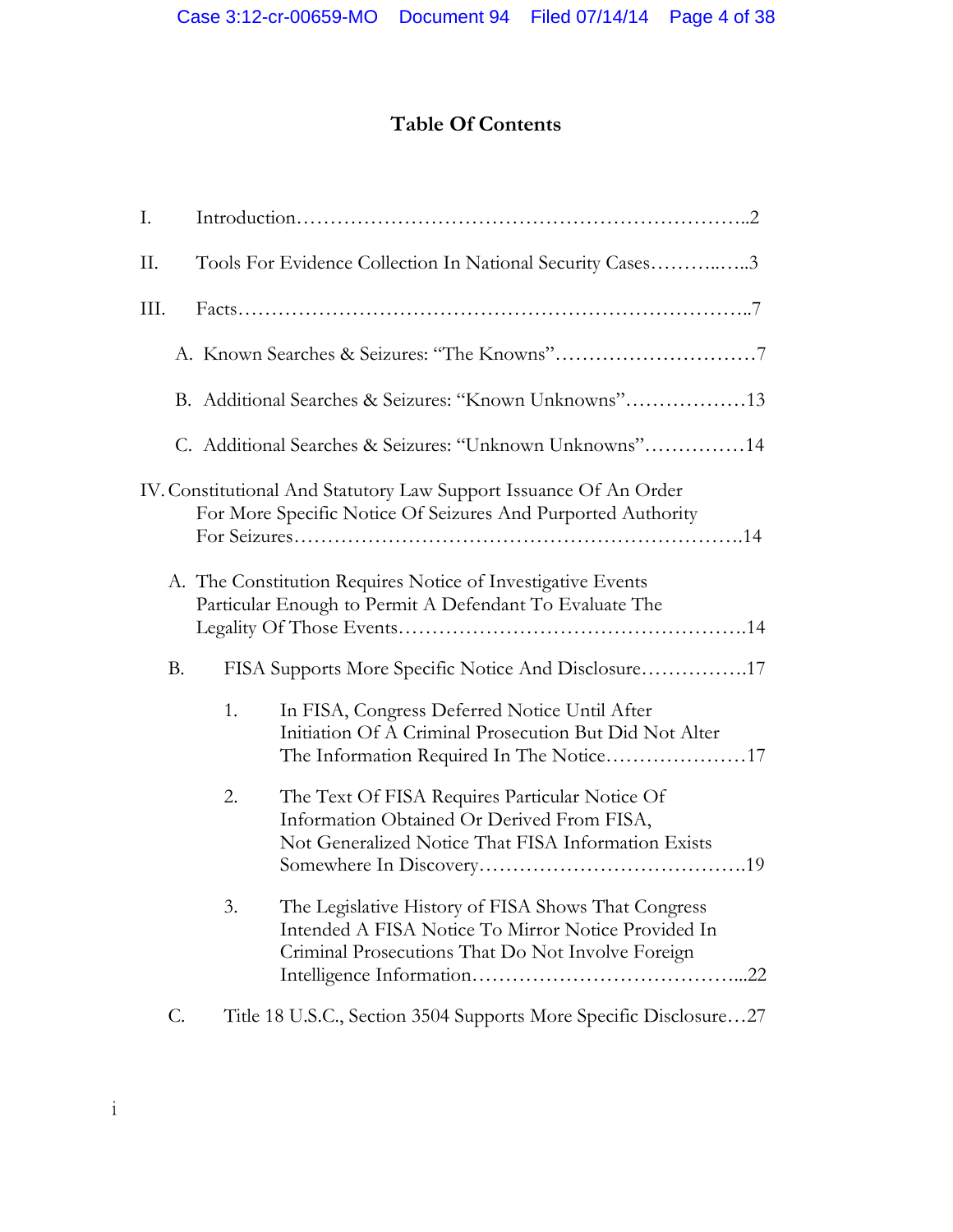# **Table Of Contents**

| V.  | The Government Must Provide Defendant With Information<br>Regarding The Searches and Seizures Used To Obtain The<br>Information Relied Upon In the Search Warrant Affidavit28          |
|-----|----------------------------------------------------------------------------------------------------------------------------------------------------------------------------------------|
| VI. | Specific Notice Will Significantly Advance The Interests Of Justice<br>By Allowing Defendant To Prepare Focused Motions Instead<br>Of Motions Challenging All Potential Sources Of The |
|     |                                                                                                                                                                                        |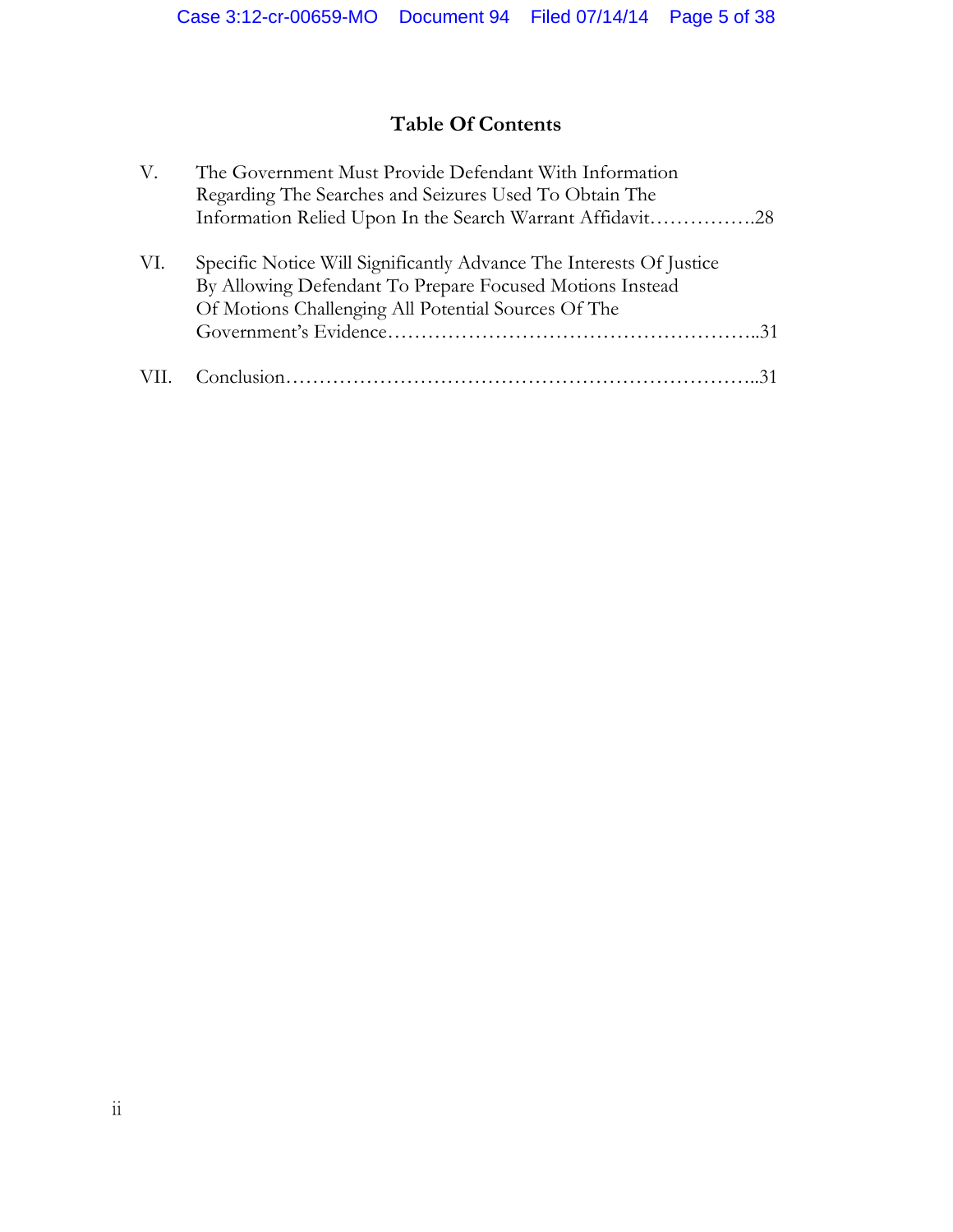# **Table Of Authorities**

# **Cases**

| Al-Haramain Islamic Found., Inc. v. United States Dep't of the Treasury,                |
|-----------------------------------------------------------------------------------------|
| American Civil Liberties Union v. National Sec. Agency, 493 F.3d 644 (6th Cir. 2007)6   |
|                                                                                         |
| Clapper v. Amensty Intern. USA, 133 S. Ct. 1138 (2013)4, 5, 6, 18, 19                   |
|                                                                                         |
|                                                                                         |
|                                                                                         |
| In re Directives Pursuant to Section 105b of the Foreign Intelligence Surveillance Act, |
|                                                                                         |
|                                                                                         |
| Mayfield v. United States, 504 F. Supp. 2d 1023 (D. Or. 2007),                          |
|                                                                                         |
|                                                                                         |
|                                                                                         |
| United Presbyterian Church in U.S.A. v. Reagan, 557 F.Supp. 61 (D.C.D.C. 1982) 5        |
| United States v. Abu-Jihaad, 630 F.3d 102, (2d Cir. 2010), cert den,                    |
|                                                                                         |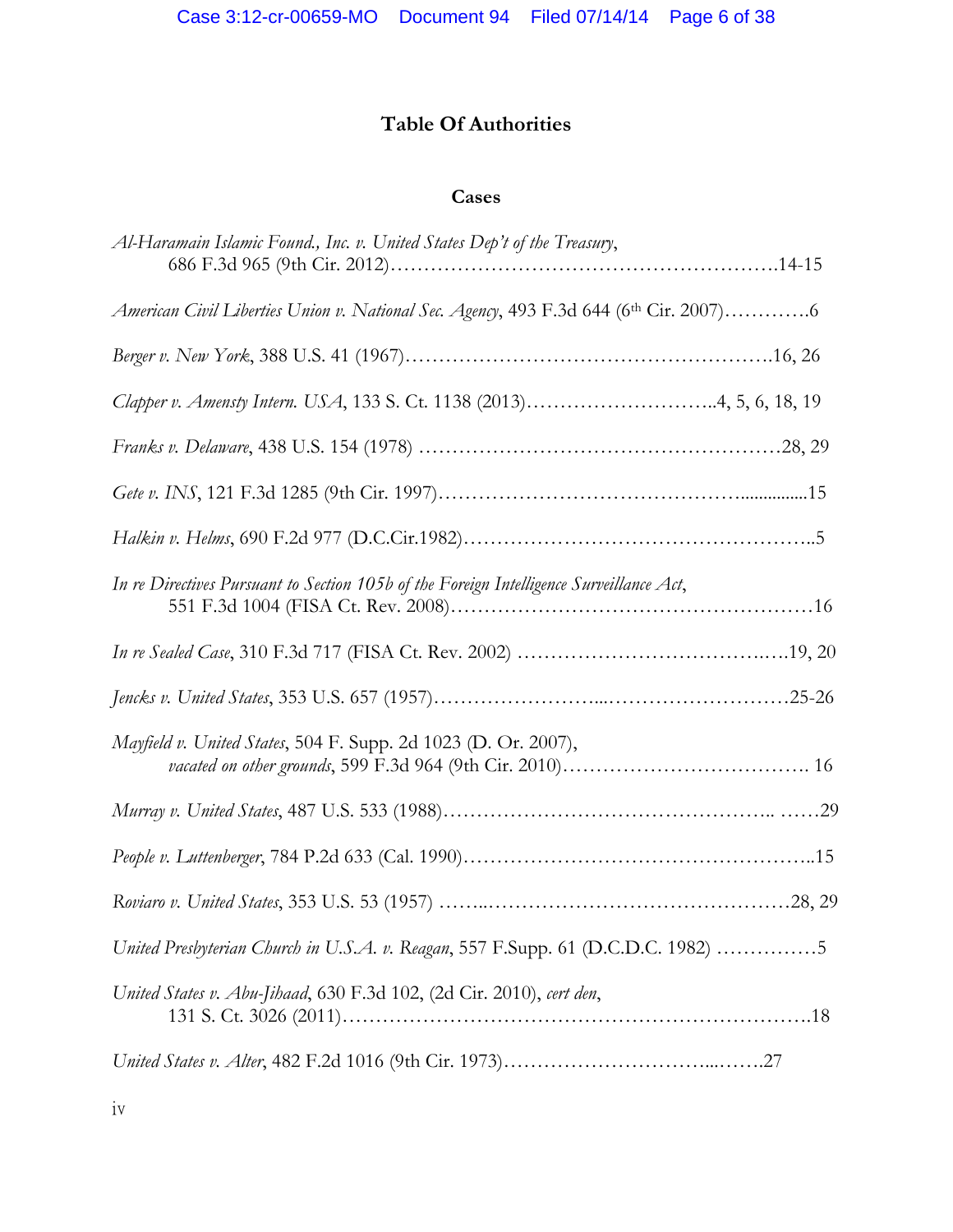# **Table Of Authorities**

| United States v. Andolschek, 142 F2d 503 (2nd Cir. 1944) 24, 25, 26 |
|---------------------------------------------------------------------|
|                                                                     |
|                                                                     |
| United States v. Daoud, No. 14-1284,                                |
|                                                                     |
| United States v. Gamez-Orduno, 235 F.3d 453 (9th Cir. 2000)15, 26   |
|                                                                     |
|                                                                     |
|                                                                     |
|                                                                     |
|                                                                     |

# **Statutes, Orders & Rules**

| $\mathbf V$ |  |
|-------------|--|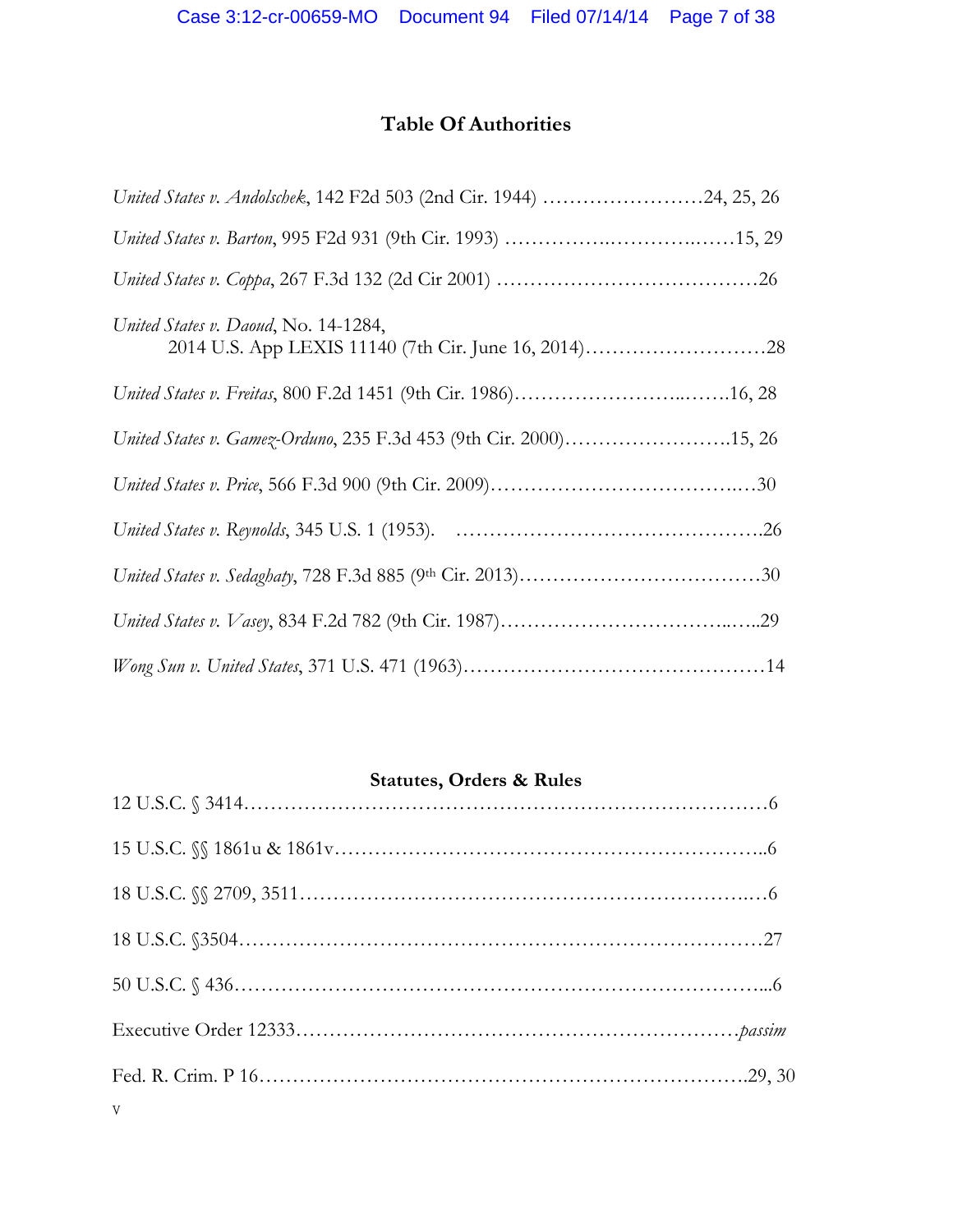# **Table Of Authorities**

# **Legislative History**

| H. R. REP. NO. 95-1720, at (1978) (Conf. Rep.), reprinted in |  |
|--------------------------------------------------------------|--|
|                                                              |  |
|                                                              |  |
|                                                              |  |

# **Other Materials**

| Ackerman, NSA reformers dismayed after privacy board vindicates            |
|----------------------------------------------------------------------------|
| Kris & Wilson, NATIONAL SECURITY INVESTIGATIONS & PROSECUTIONS 2D (2012)21 |
| UNITED STATES DEPARTMENT OF JUSTICE, United States Attorney Manual 15      |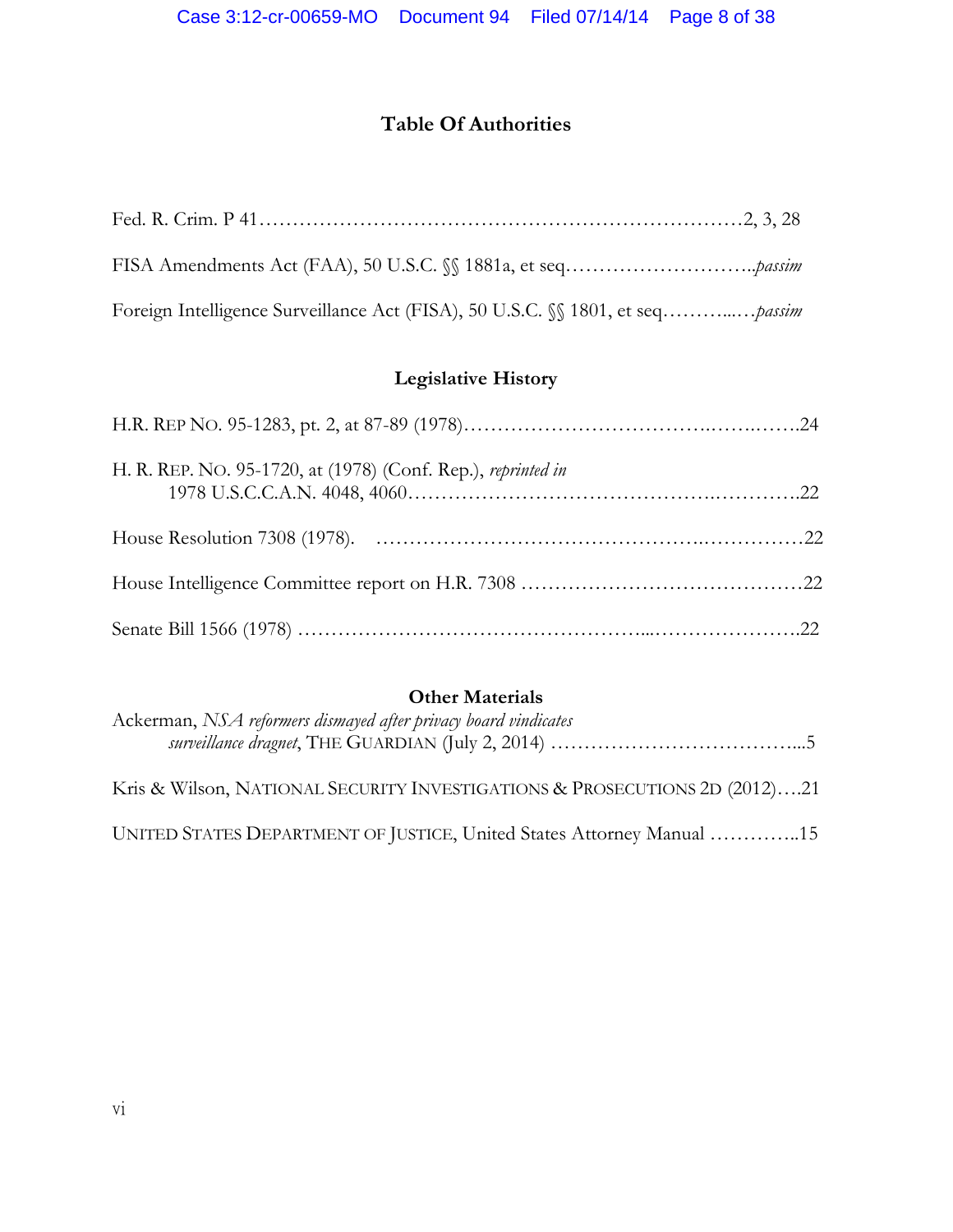## **I. Introduction**

The U.S. government has been spying on Reaz Khan for years. Since at least 2009, and perhaps going back to 2005 or earlier, the government has surreptitiously listened to his phone calls, read his email, monitored his internet activity, intercepted and inspected mailed parcels, looked through his luggage, and took photographs of his address books and telephone contacts.

The government has provided in discovery over 37,000 pages of PDFs, hundreds more pages of html/http internet browsing information, and sixty-four recorded phone calls. The government filed notice with this Court that the government obtained, and intends to use in this proceeding, evidence obtained and derived from the Foreign Intelligence Surveillance Act (FISA) (CR-7) and the FISA Amendments Act (FAA) (CR-59). The defense is also able to discern from discovery that the government obtained evidence by utilizing a Fed. R. Crim. P. 41 search warrant and National Security Letters. The government has refused, however, to disclose (1) the existence of additional searches or seizures or (2) the specific legal authority on which the government has relied to justify the multitude of seizures that took place over its investigation. This Memorandum supports Mr. Khan's request for disclosure of the searches and seizures to which the government has subjected him, and for notice of the specific purported legal authority for those searches and seizures.

More specific notice is required for three reasons. First, the Constitution and relevant federal statutes require the government to provide a criminal defendant with notice of any

#### **Page 2 MEMORANDUM IN SUPPORT OF MOTION TO COMPEL NOTICE OF SEARCHES & SEIZURES AND PURPORTED LEGAL AUTHORITY FOR SEARCHES & SEIZURES**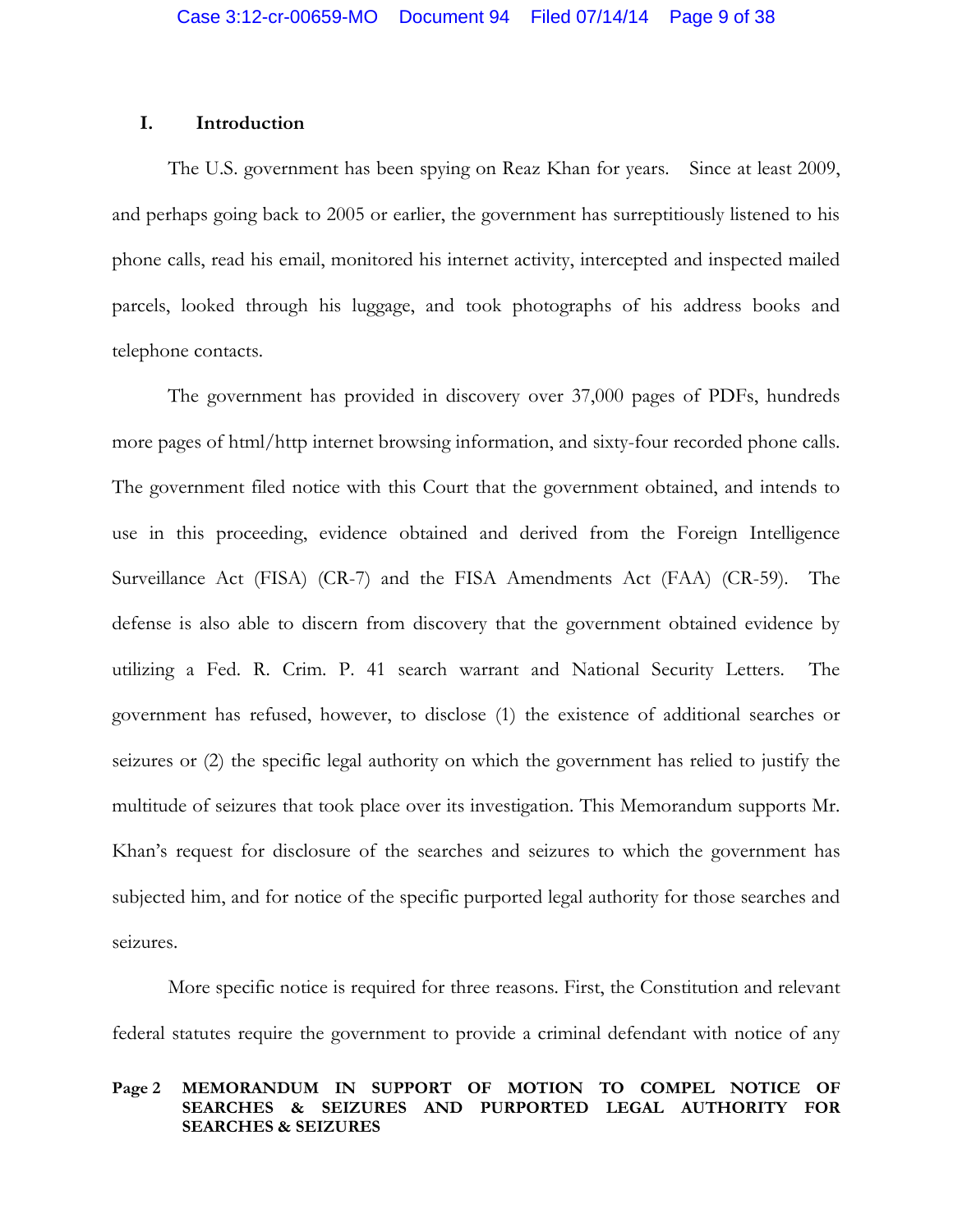investigative events that could constitute searches and seizures that infringed on his interests, as well as the purported lawful authority for those searches/seizures. Second, by relying on the fruits of the classified investigation in an application for a Rule 41 Search Warrant, the government exposes the sources to ordinary rules of discovery in criminal cases. Third, requiring the government to provide the requested notice will significantly advance judicial efficiency and the interests of justice by allowing the defense to focus litigation on the subsections of the statutes actually used by the government and based on the version of that statute/rule/order that was in effect at the time of the search or seizure. Otherwise, Mr. Khan will be required to conduct a full-scale challenge to every section, and subsection, of every possible statute/rule/order that the government might have used during the course of its investigation. While security concerns exist over disclosure of the contents of applications, orders, and other documents in national security cases, this motion seeks disclosure only of (1) the search/seizure events themselves and evidence obtained from them and (2) the specific purported legal authority for each of the searches/seizures. This motion also asks the Court to direct the government to connect the search/seizure events to the evidence obtained or derived from each event.

# **II. Tools For Evidence Collection In National Security Cases**

The government has a myriad of tools to collect evidence in national security investigations, including, *inter alia*, the Foreign Intelligence Surveillance Act (FISA), FISA Amendments Act (FAA), Executive Order (EO) 12333, the Warrantless Wiretapping Program/Terrorist Surveillance Program (TSP), and National Security Letters (NSLs).

#### **Page 3 MEMORANDUM IN SUPPORT OF MOTION TO COMPEL NOTICE OF SEARCHES & SEIZURES AND PURPORTED LEGAL AUTHORITY FOR SEARCHES & SEIZURES**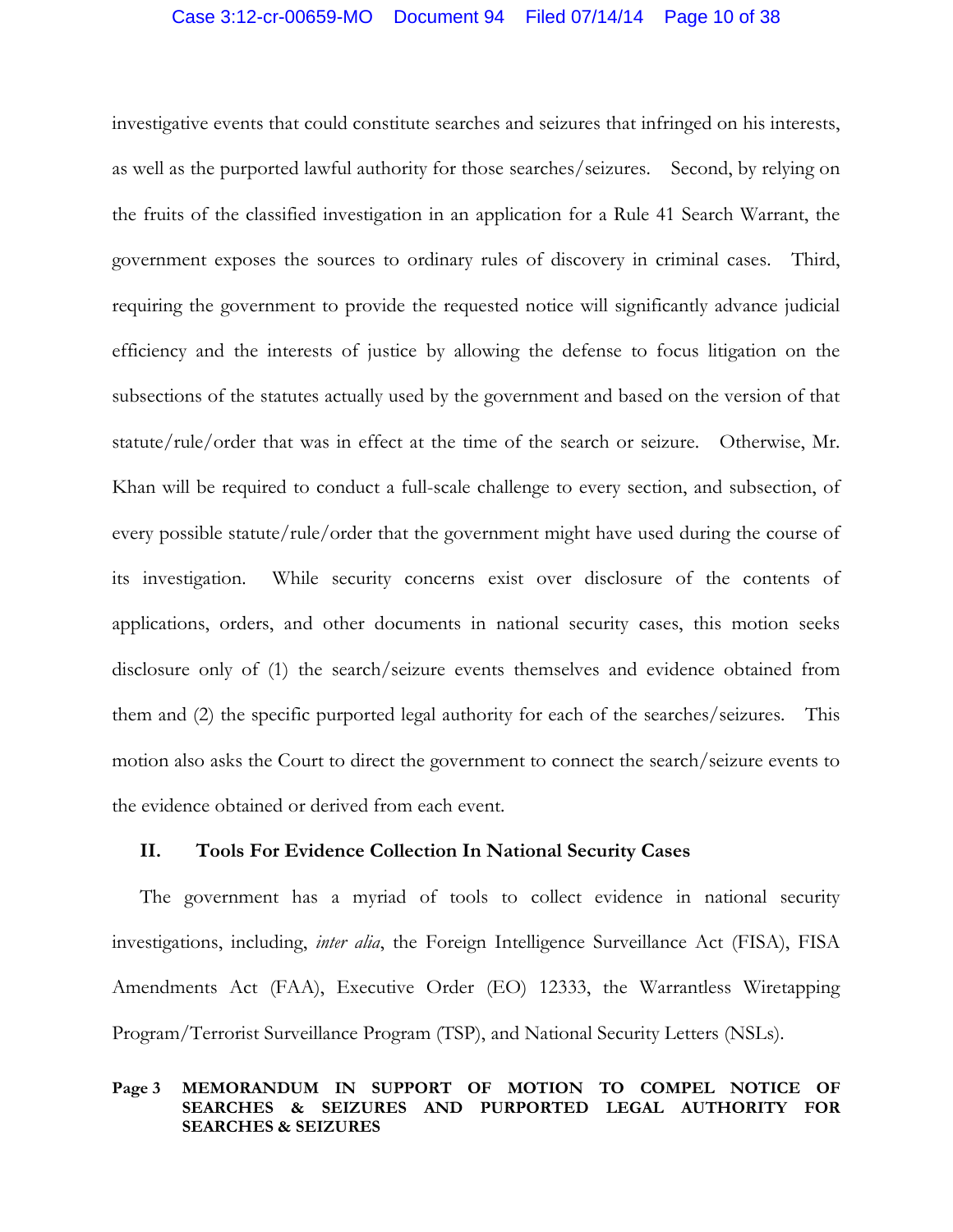**FISA** establishes detailed and complex processes for a variety of information gathering activities. FISA sets forth processes for the *collection of electronic information* both authorized by the Attorney General (AG) without a court order and with an order issued by the Foreign Intelligence Surveillance Court (FISC) (Subch. I, 50 U.S.C. §§ 1801-1812), for *physical searches* authorized by the AG without a court order and with a FISC order (Subch. II, 50 U.S.C. §§ 1821-1829), for use of *pen registers and trap and trace devices* both by the AG without a court order and pursuant to an order issued by the FISC (Subch. III, 50 U.S.C. §§ 1841-1846), and for accessing *certain business records* with a FISC order (Subch. IV, 50 U.S.C. §§ 1861-1862). Since becoming law in 1978, FISA has been amended in 1999, 2001, 2004, 2006, 2008, and 2010.

The **FAA** sets forth an extensive and complex statutory scheme detailing the gathering of a wide variety of information concerning certain persons outside the United States. (Subch. VI, 50 U.S.C. §§ 1881, 1881a-1881g). The government uses the FAA to gather telephone and email content disclosed by ISPs (PRISM) and for agencies to access directly telephone and internet content (Upstream collection).

**EO 12333** was originally signed into law by President Reagan in 1981 and "establishes the framework in which our governmental and military agencies are to effectuate the process of gathering foreign intelligence and counterintelligence information, and the manner in which intelligence-gathering functions will be conducted at home and abroad." EO 12333 has been amended many times by other Executive Orders since its original inception. In its briefing to the Supreme Court in *Clapper v. Amensty Intern. USA*, 133 S. Ct. 1138, 1149 (2013),

#### **Page 4 MEMORANDUM IN SUPPORT OF MOTION TO COMPEL NOTICE OF SEARCHES & SEIZURES AND PURPORTED LEGAL AUTHORITY FOR SEARCHES & SEIZURES**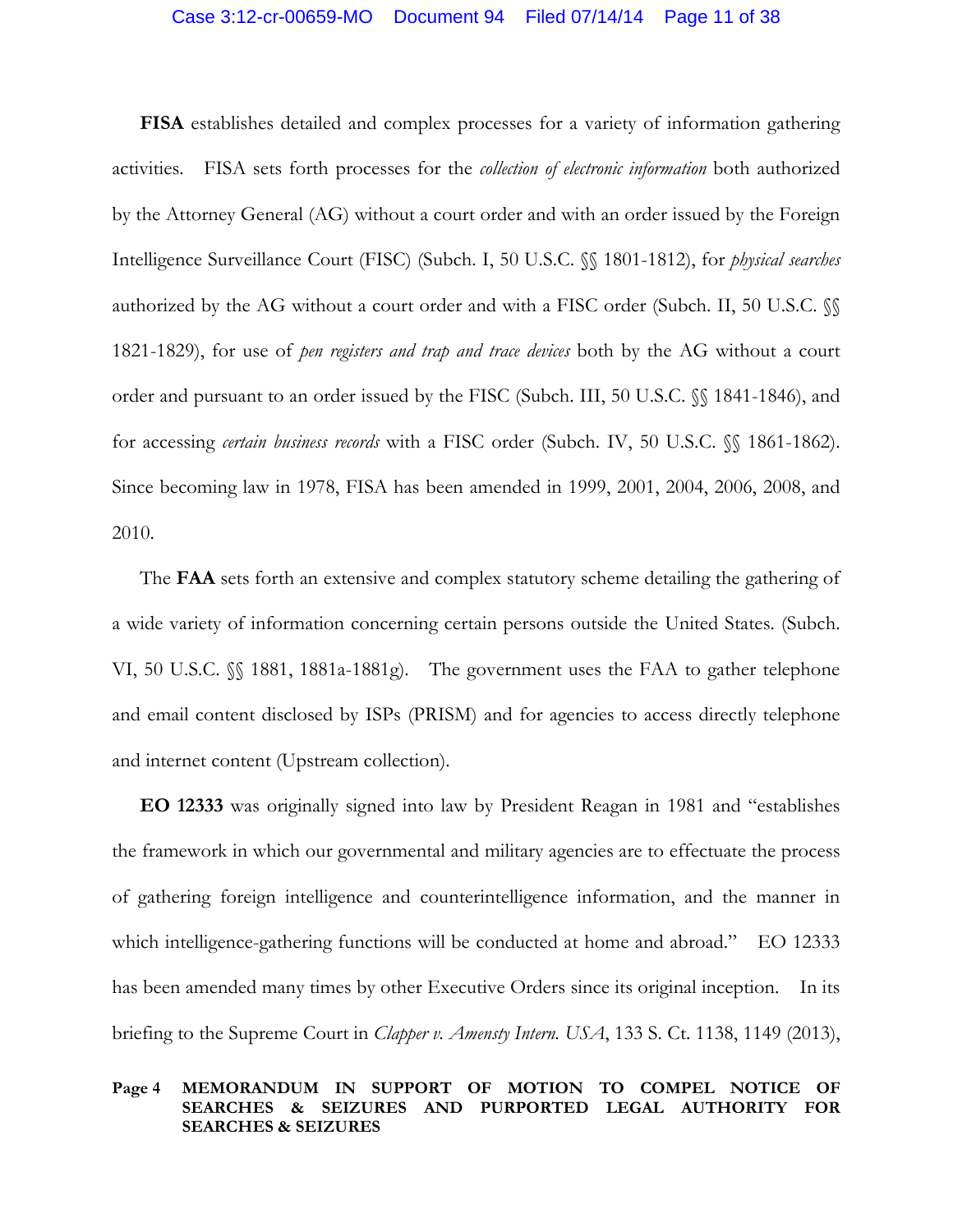the government alleged "that it can conduct FISA-exempt human and technical surveillance programs that are governed by Executive Order 12333. *See* Exec. Order No. 12333, §§ 1.4, 2.1–2.5, 3 CFR 202, 210–212 (1981), reprinted as amended, note following 50 U.S.C. § 401, pp. 543, 547–548."[1](#page-11-0) In the March 2014 Privacy and Civil Liberties Oversight Board (hereafter PCLOB) hearings on the FAA, Robert Litt, General Counsel, Office of the Director of National Intelligence stated: "Executive Order 12333 provides specific categories of personal information about U.S. persons that can appropriately be retained and disseminated. There's a list of them in Executive Order 12333 and the President has asked that we assess whether we can apply those same sorts of rules to personal identifiable information of non-U.S. persons." PCLOB, March 19, 2014, transcript at 81. *See also* Spencer Ackerman, *NSA reformers dismayed after privacy board vindicates surveillance dragnet*, THE GUARDIAN (July 2, 2014) (describing how PCLOB would next hold hearings to evaluate the lawfulness of EO 12333 and noting: "The NSA relies upon that [EO 12333] for, among other things, its surreptitious collection of unencrypted information transiting from Google and Yahoo data centers."). Despite this tool's existence for over thirteen years, no case law exists evaluating its constitutionality.[2](#page-11-1) 

Shortly after September 11, 2001, President Bush established a **Warrantless Wiretapping Program, also known as the Terrorist Surveillance Program (TSP)** which

<span id="page-11-0"></span> $\frac{1}{1}$ <sup>1</sup>The *Clapper* Court noted that it did not reach the issue of whether EO 12333 existed as an alternative to FAA for collection of such information. 133 S. Ct. at 1149.

<span id="page-11-1"></span><sup>&</sup>lt;sup>2</sup> Plaintiffs attempted to challenge the constitutionality of EO 12333 in *United Presbyterian Church in U.S.A. v.* Reagan, 557 F.Supp. 61 (D.C.D.C. 1982) and Halkin v. Helms, 690 F.2d 977 (D.C.Cir.1982), but courts in both cases found the plaintiffs lacked standing.

**Page 5 MEMORANDUM IN SUPPORT OF MOTION TO COMPEL NOTICE OF SEARCHES & SEIZURES AND PURPORTED LEGAL AUTHORITY FOR SEARCHES & SEIZURES**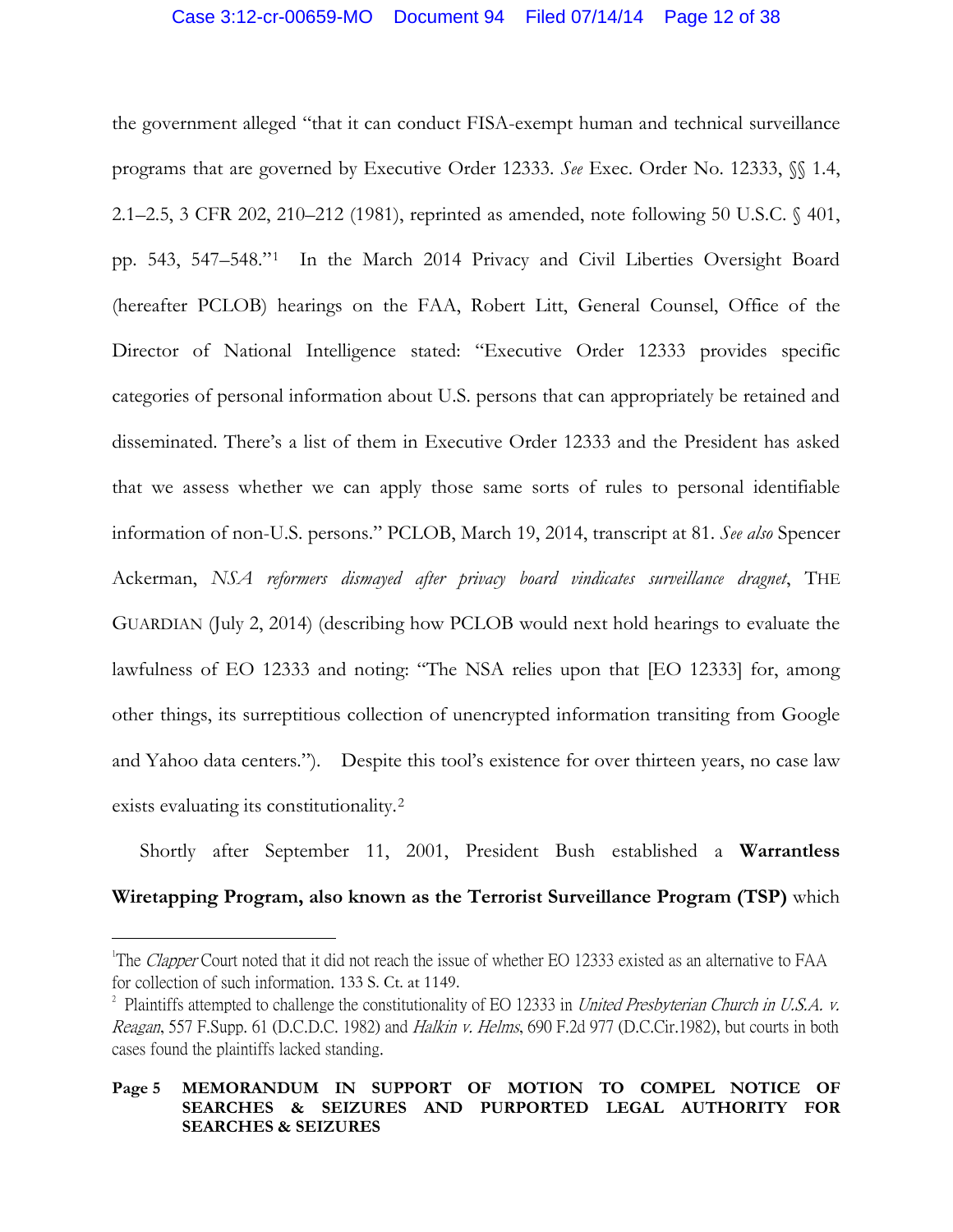## Case 3:12-cr-00659-MO Document 94 Filed 07/14/14 Page 13 of 38

"authorized the National Security Agency (NSA) to conduct warrantless wiretapping of telephone and e-mail communications where one party to the communication was located outside the United States and a participant in the call was reasonably believed to be a member or agent of al Qaeda or an affiliated terrorist organization," *Clapper*, 133 S. Ct. at 1143-44. *See also American Civil Liberties Union v. National Sec. Agency*, 493 F.3d 644 (6th Cir. 2007) (dismissing civil challenge to TSP for lack of standing and noting TSP electronic surveillance independent of FISA). The government began obtaining surveillance under TSP in 2001; the program was purportedly discontinued in 2007. The defense is aware of no case evaluating the lawfulness of TSP.

**NSLs** are another tool used by the government to gather evidence in national security investigations. Five different federal statutory frameworks exist for issuance of National Security Letters. *See* 18 U.S.C. §§ 2709, 3511; 12 U.S.C. § 3414; 15 U.S.C. §§ 1861u & 1861v; 50 U.S.C. § 436. Section 2709, as amended by the USA PATRIOT Act of 2001, authorizes the Federal Bureau of Investigation (FBI) to "request the name, address, length of service, and local and long distance toll billing records of a person or entity" if the FBI asserts in writing that the information sought is "relevant to an authorized investigation to protect against international terrorism or clandestine intelligence activities…." 18 U.S.C. § 2709(b). The provision authorizes the FBI to issue such requests to "electronic communication service providers." 18 U.S.C. § 2709(a).

Other possible sources of government surveillance in national security cases documented in the public record include **agency subpoenas**, **mail covers** (39 C.F.R. §233.3), the

#### **Page 6 MEMORANDUM IN SUPPORT OF MOTION TO COMPEL NOTICE OF SEARCHES & SEIZURES AND PURPORTED LEGAL AUTHORITY FOR SEARCHES & SEIZURES**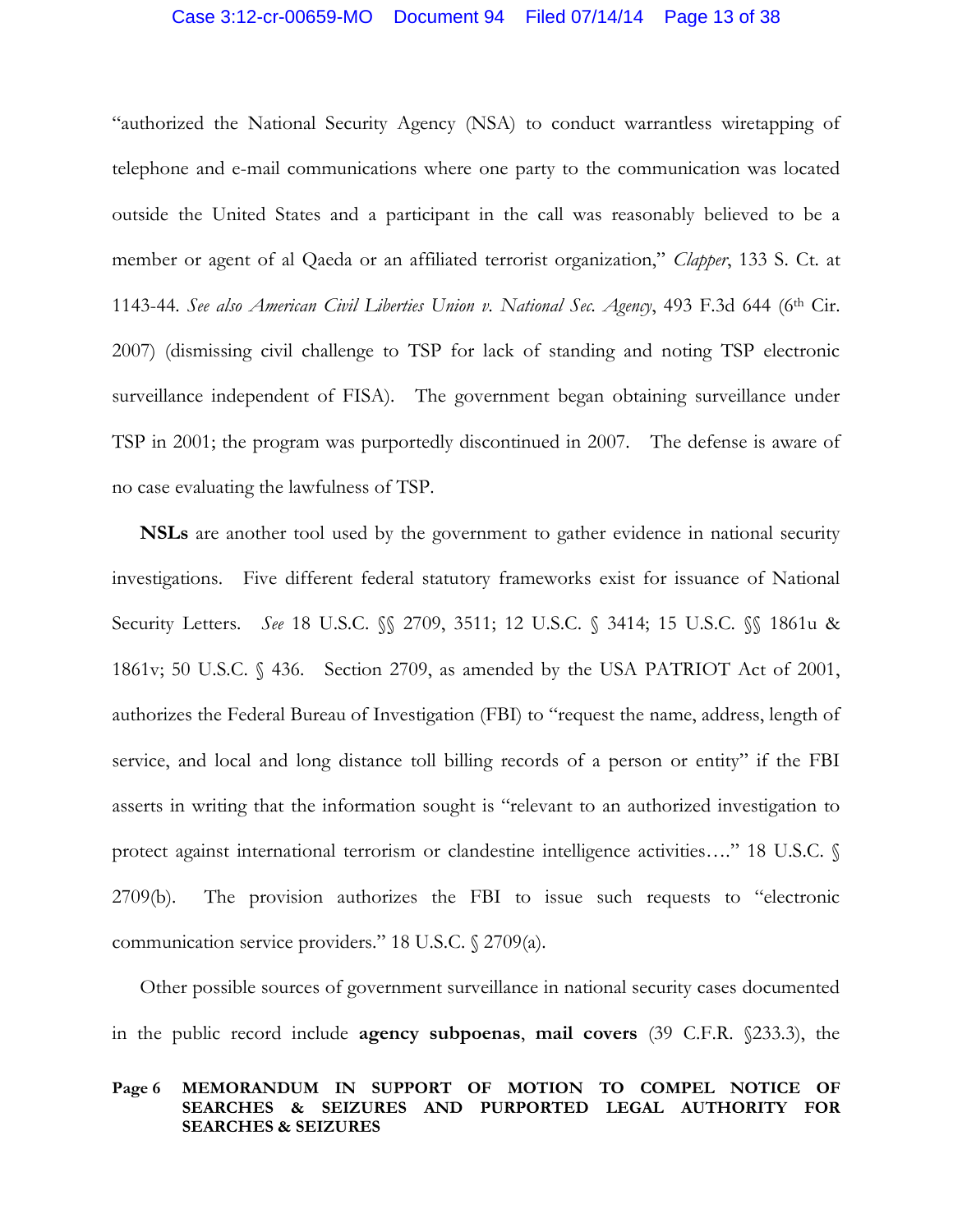#### Case 3:12-cr-00659-MO Document 94 Filed 07/14/14 Page 14 of 38

**Authorization to Use Military Force (AUMF)**, and other claims of power under the **President's Article II authority as Commander in Chief** (outside of FISA).

On the whole, each of these laws, regulations, and orders is highly complex and provides for a multitude of processes depending on a wide variety of underlying circumstances. They are amended frequently and therefore the version in effect at the time of the search/seizure is crucial in considering possible litigation as to the lawfulness of the seizure pursuant to that law/rule/order, whether as a constitutional challenge or as a challenge to whether the government adhered to the process set forth in the particular law/regulation/order.

## **III. Facts**

Review of the discovery provided to date suggests that the government has engaged in many techniques in its investigation of Mr. Khan. Some seizures are known (the "knowns"); others are suspected (the "known unknowns"); still others may have taken place, but are completely unknown (the "unknown unknowns"). Because the defense is entitled to evaluate the constitutionality of seizures/searches and the evidence derived from those seizures/searches, the government should disclose a list of seizures that took place as well as the purported legal authority for each.

## **A. Known Searches & Seizures: "The Knowns"**

The government appears to have seized evidence from 2005 until 2012 and could have done so pursuant to any number of laws/rules/orders, many of which have been amended, some multiple times, between 2005 to 2012. Understanding of the vast array of

#### **Page 7 MEMORANDUM IN SUPPORT OF MOTION TO COMPEL NOTICE OF SEARCHES & SEIZURES AND PURPORTED LEGAL AUTHORITY FOR SEARCHES & SEIZURES**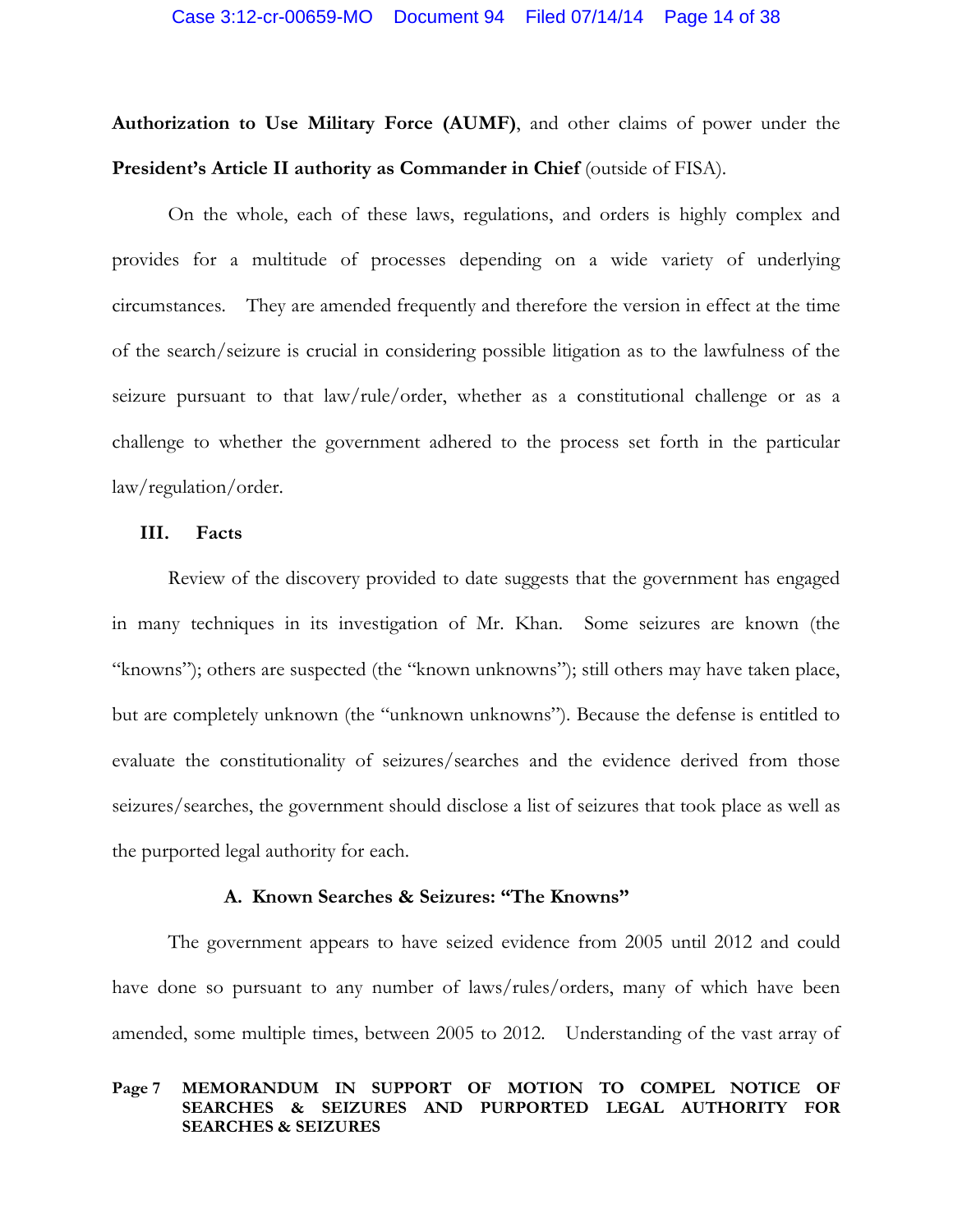seizures and elongated time period of surveillance is important to establish the complexity of the possible litigation should the Court not direct the government to specifically provide defendant with notice of exactly which statutes or other purported authority was used. Because of the extent of known seizures, the defense is utilizing a chart to delineate known seizures.

| Type Of<br>Search/Seizure | <b>Description of Search/Seizure</b>                                  | <b>Possible Purported Authority</b>       | Minimal<br>Derivative |
|---------------------------|-----------------------------------------------------------------------|-------------------------------------------|-----------------------|
|                           |                                                                       |                                           | Use                   |
| Electronic                | Collection of audio recordings of                                     | 50 USC §1802 (Electronic                  | Search                |
| Surveillance,             | Mr. Khan's telephone. 64                                              | Seizures without FISC order);             | Warrant (SW)          |
| Phone Calls               | Recorded Phone Calls dated                                            |                                           | Application at        |
|                           | September 2009 through                                                | 50 USC §§1804-1805                        | 1, 17, 19             |
|                           | January 2012.                                                         | (Electronic Seizures with FISC<br>order); |                       |
|                           | Because possible bases for                                            |                                           |                       |
|                           | seizure of the calls may vary, the                                    | 50 USC $$1881a$ et seq. (FISA             |                       |
|                           | defense requests the government                                       | Amendments Act).                          |                       |
|                           | provide the statutory authority &<br>version of statute used to seize | EO123333                                  |                       |
|                           | calls:                                                                |                                           |                       |
|                           |                                                                       |                                           |                       |
|                           | A. Purely domestic calls                                              |                                           |                       |
|                           | between two US                                                        |                                           |                       |
|                           | citizens (USCs)                                                       |                                           |                       |
|                           | <b>B.</b> International calls                                         |                                           |                       |
|                           | between two USCs,                                                     |                                           |                       |
|                           | one of whom is in US                                                  |                                           |                       |
|                           | C. International calls                                                |                                           |                       |
|                           | between Mr. Khan (a                                                   |                                           |                       |
|                           | USC) and a non-USC                                                    |                                           |                       |
|                           |                                                                       |                                           |                       |

**Page 8 MEMORANDUM IN SUPPORT OF MOTION TO COMPEL NOTICE OF SEARCHES & SEIZURES AND PURPORTED LEGAL AUTHORITY FOR SEARCHES & SEIZURES**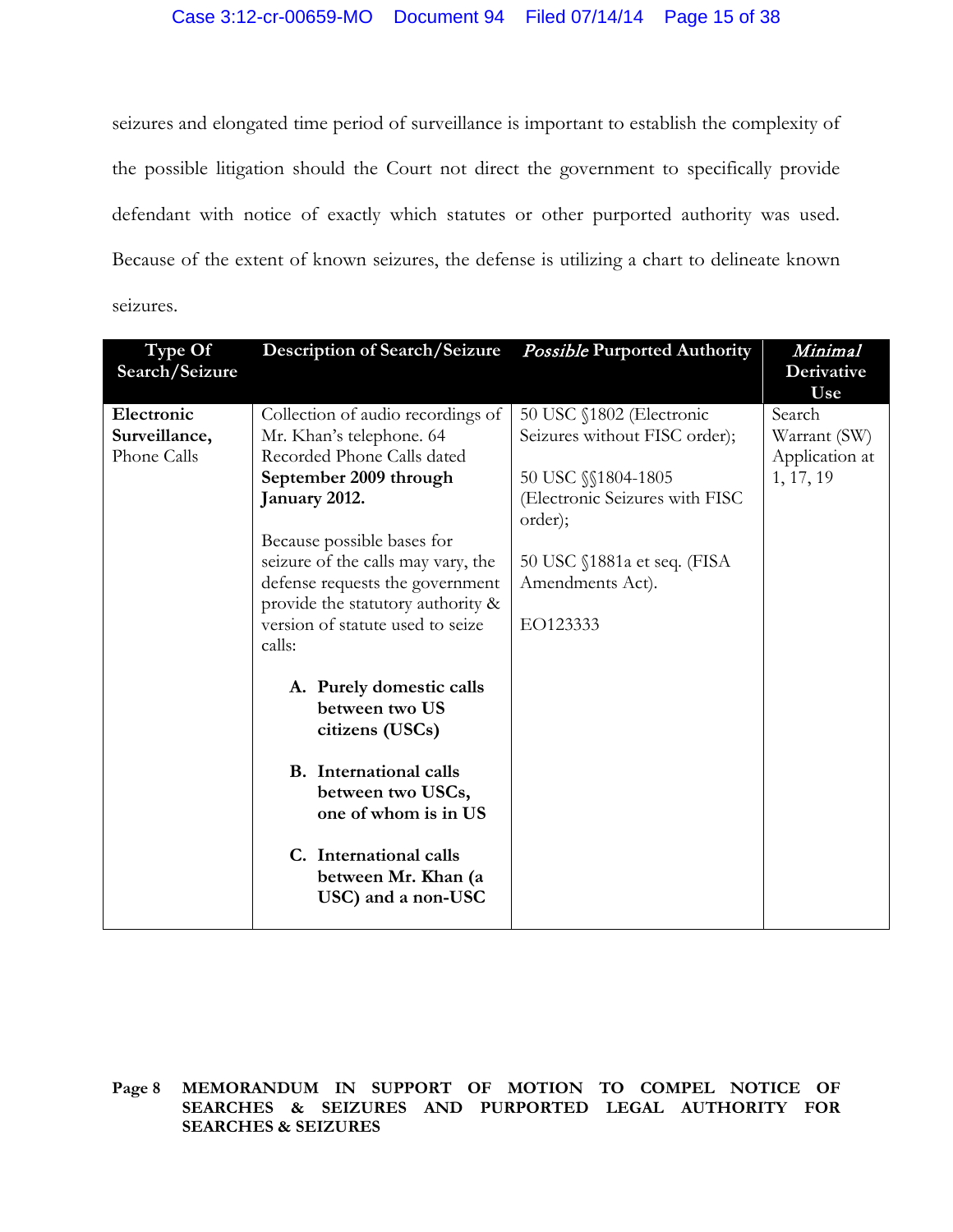| Type Of                                                              | <b>Description of Search/Seizure</b>                                                                                                                                                                                                                                                                                                                                                                                                                                                                                                                                                                        | <b>Possible Purported Authority</b>                                                                                                                                                                        | Minimal                                                                               |
|----------------------------------------------------------------------|-------------------------------------------------------------------------------------------------------------------------------------------------------------------------------------------------------------------------------------------------------------------------------------------------------------------------------------------------------------------------------------------------------------------------------------------------------------------------------------------------------------------------------------------------------------------------------------------------------------|------------------------------------------------------------------------------------------------------------------------------------------------------------------------------------------------------------|---------------------------------------------------------------------------------------|
| Search/Seizure                                                       |                                                                                                                                                                                                                                                                                                                                                                                                                                                                                                                                                                                                             |                                                                                                                                                                                                            | Derivative                                                                            |
| Electronic<br>Surveillance:<br><b>Text Message</b>                   |                                                                                                                                                                                                                                                                                                                                                                                                                                                                                                                                                                                                             | 50 USC §1802 (Electronic<br>Seizures without FISC order,<br>$8/29/09 - 11/20/09$<br>50 USC $\S$ 1804-1805<br>(Electronic Seizures with FISC<br>order);<br>50 USC §1881a et seq (FISA<br>Amendments Act);   | Use<br>Unclear                                                                        |
| Electronic<br>Surveillance:<br>Seizure and later<br>Search of Emails | Over 500 emails initially seized<br>perhaps by another agency;<br>Over 500 emails, dated from at<br>least $2005^3$ and through 2012,<br>which are later extracted &<br>reviewed. These messages<br>include:<br>A. Purely domestic emails<br>between two US<br>citizens (USCs)<br>B. Emails between two<br>USCs, one of whom is<br>in US<br>C. Emails between a USC<br>and a non-USC<br>Because various laws may have<br>been used, and because the<br>emails were seized over the<br>course of years, defendant asks<br>that the government specify<br>which law was used and which<br>version of that law. | EO123333<br>50 USC §1802 (Electronic<br>Seizures without FISC order);<br>50 USC $\$ 1804-1805<br>(Electronic Seizures with FISC<br>order);<br>50 USC $$1881a$ et seq. (FISA<br>Amendments Act);<br>EO12333 | <b>SW</b><br>Application at<br>$1-5, 7-16,$<br>19-24, 29, 32<br>Indictment at<br>2, 6 |
|                                                                      |                                                                                                                                                                                                                                                                                                                                                                                                                                                                                                                                                                                                             |                                                                                                                                                                                                            |                                                                                       |

<span id="page-15-0"></span><sup>3</sup> The search warrant application states at page 32 that authorization to collect emails existed from August 2009 to May 2012, however, messages in discovery date back to 2005.

**Page 9 MEMORANDUM IN SUPPORT OF MOTION TO COMPEL NOTICE OF SEARCHES & SEIZURES AND PURPORTED LEGAL AUTHORITY FOR SEARCHES & SEIZURES**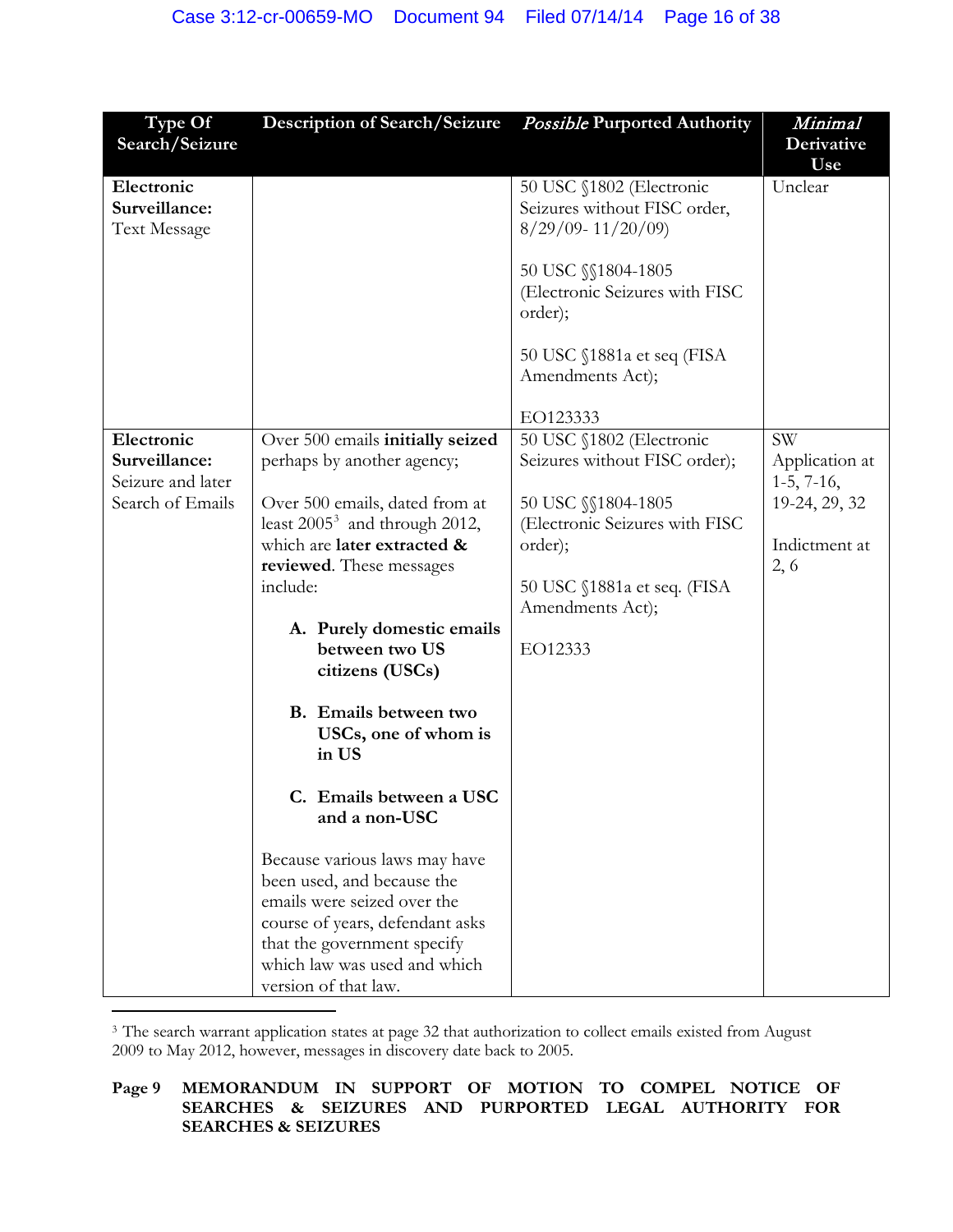| Type Of<br>Search/Seizure                                                                                                              | <b>Description of Search/Seizure</b>                                                                                                                                                                         | <b>Possible Purported Authority</b>                                                                                                                                                                                                                                                                                                                                               | Minimal<br>Derivative<br>Use      |
|----------------------------------------------------------------------------------------------------------------------------------------|--------------------------------------------------------------------------------------------------------------------------------------------------------------------------------------------------------------|-----------------------------------------------------------------------------------------------------------------------------------------------------------------------------------------------------------------------------------------------------------------------------------------------------------------------------------------------------------------------------------|-----------------------------------|
| <b>Physical Seizure</b><br>& Search:<br>Seizure &<br>Duplication Of<br><b>Address Book</b><br>and Telephone                            | The government took and<br>copied Mr. Khan's personal<br>papers and duplicated the<br>contents of his cell phone as he<br>entered the United States at SFO<br>airport, September 2009                        | General authority to conduct<br>border search;<br>50 USC §1802 (Electronic<br>Seizures without FISC order);<br>50 USC §§1821-1825 (Physical<br>Seizures with FISC Order, as to<br>initial physical seizure);<br>50 USC §§1804-1805<br>(Electronic Seizures with FISC<br>order, as to search of digital<br>media);<br><b>Emergency Authorization</b><br>under Title 18 or Title 50 | <b>SW</b><br>Application at<br>16 |
| <b>Physical Seizure</b><br>& Search:<br>Intercept of<br>FedEx containing<br>property,<br>including an<br><b>External Hard</b><br>Drive | The government intercepted a<br>package sent via FedEx to a<br>third party that contained<br>various items, including an<br>external hard drive. The external<br>hard drive was searched in<br>November 2009 | 50 USC §§1821-1825 (Physical<br>Seizures with FISC Order, as to<br>initial physical seizure);<br>50 USC §§1804-1805<br>(Electronic Seizures with FISC<br>order, as to search of digital<br>media)                                                                                                                                                                                 | <b>SW</b><br>Application at<br>33 |

**Page 10 MEMORANDUM IN SUPPORT OF MOTION TO COMPEL NOTICE OF SEARCHES & SEIZURES AND PURPORTED LEGAL AUTHORITY FOR SEARCHES & SEIZURES**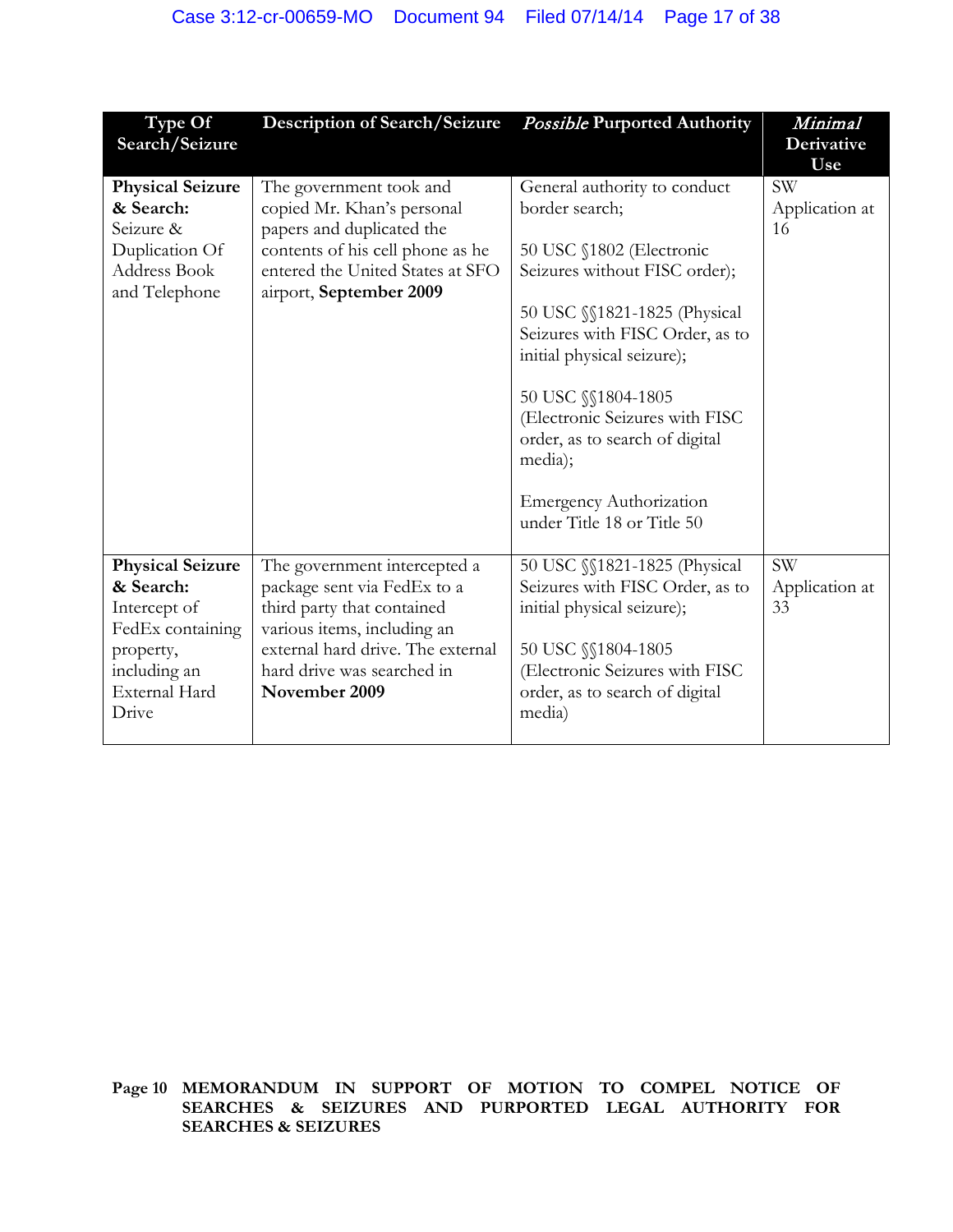| Type Of                                                                                              | <b>Description of Search/Seizure</b>                                                                                                                                                                                                                                                                          | <b>Possible Purported Authority</b>                                                                                                                                                                                                                                                                                             | Minimal                                                    |
|------------------------------------------------------------------------------------------------------|---------------------------------------------------------------------------------------------------------------------------------------------------------------------------------------------------------------------------------------------------------------------------------------------------------------|---------------------------------------------------------------------------------------------------------------------------------------------------------------------------------------------------------------------------------------------------------------------------------------------------------------------------------|------------------------------------------------------------|
| Search/Seizure                                                                                       |                                                                                                                                                                                                                                                                                                               |                                                                                                                                                                                                                                                                                                                                 | Derivative<br>Use                                          |
| <b>Physical Seizure</b><br>& Search:<br>Seizure &<br>Duplication Of<br>Address Book<br>and Telephone | The government took and<br>copied Mr. Khan's personal<br>papers and duplicated the<br>contents of his cell phone as he<br>attempted to fly from PDX<br>airport, January 2010                                                                                                                                  | 50 USC §1802 (Electronic<br>Seizures without FISC order);<br>50 USC §§1821-1825 (Physical<br>Seizures with FISC Order, as to<br>initial physical seizure);<br>50 USC §§1804-1805<br>(Electronic Seizures with FISC<br>order, as to search of digital<br>media);<br>Emergency Authorization to<br>Search phone;<br>Border search | Unclear                                                    |
| <b>Physical Seizure</b><br>& Search:<br>Misc. Records                                                | Government obtained<br>Immigration, Email Account<br>(such as address book contents),<br>Internet Service Provider, PayPal<br>and other miscellaneous records<br>in defendant's name or in the<br>name of other individuals<br>(possibly considered<br>co-conspirators by the<br>government), dated 2005-2012 | 50 USC §1802 (Electronic<br>Seizures without FISC order);<br>50 USC §§1821-1825 (Physical<br>Seizures with FISC Order, as to<br>initial physical seizure);<br>18 USC $$1861$ ( $$215$ of USA<br>PATRIOT Act);<br>NSLs;<br>Agency subpoenas                                                                                      | <b>SW</b><br>Application at<br>6, 10, 17,<br>21-22, 27, 32 |
| <b>Physical Seizure</b><br>& Search:<br>Credit Reports                                               | Government obtained credit<br>reports on Mr. Khan from<br>Equifax & Transunion,<br>September 2009                                                                                                                                                                                                             | 18 USC $$1861$ ( $$215$ of USA<br>PATRIOT Act);<br>NSLs;<br>Agency subpoenas                                                                                                                                                                                                                                                    | Unclear                                                    |

# **Page 11 MEMORANDUM IN SUPPORT OF MOTION TO COMPEL NOTICE OF SEARCHES & SEIZURES AND PURPORTED LEGAL AUTHORITY FOR SEARCHES & SEIZURES**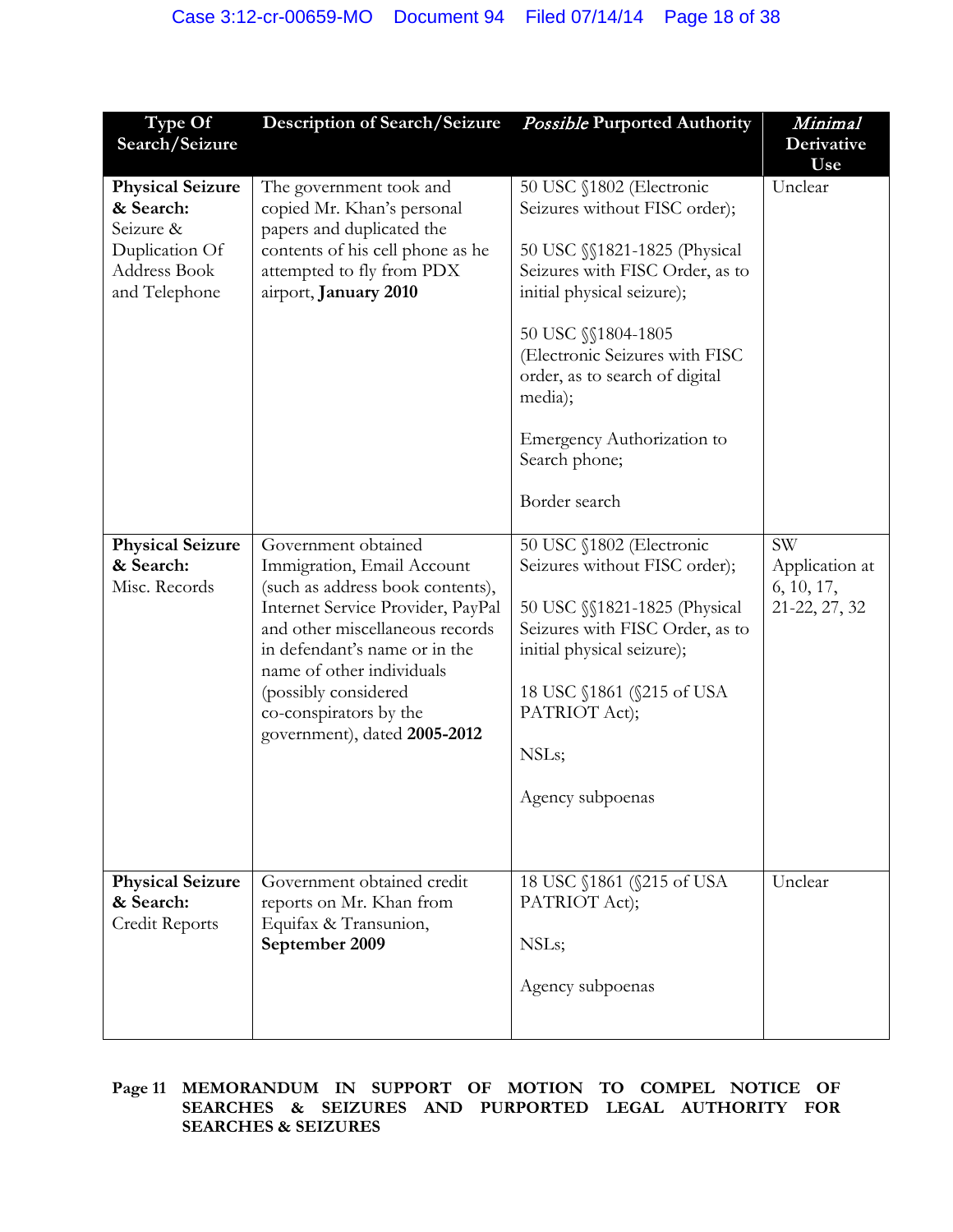| Type Of                 | <b>Description of Search/Seizure</b> | <b>Possible Purported Authority</b>                          | Minimal          |
|-------------------------|--------------------------------------|--------------------------------------------------------------|------------------|
| Search/Seizure          |                                      |                                                              | Derivative       |
| <b>Physical Seizure</b> | Records obtained from Western        | 18 USC §1861 (§215 of USA                                    | Use<br><b>SW</b> |
| & Search:               | Union (including records             | PATRIOT Act);                                                | Application at   |
| Wire Transaction        | collected sometime after Nov.        |                                                              | 5, 27;           |
| Records                 | 2011); RQK0033198 <sup>4</sup> &     | NSLs;                                                        |                  |
|                         | RQK0033209 and MoneyGram             |                                                              | Indictment at    |
|                         | (Aug.-Sept. 2011; RQK0031270)        | Agency subpoenas                                             | 7                |
| <b>Physical Seizure</b> | Government obtained Mr.              | 18 USC §1861 (§215 of USA                                    | <b>SW</b>        |
| & Search:               | Khan's Call Detail Records from      | PATRIOT Act);                                                | Application at   |
| Call Detail             | July 2008 through September          |                                                              | 17               |
| Records                 | 2011                                 | NSLs (RQK0000972) (search                                    |                  |
|                         |                                      | warrant application, para. 37,                               |                  |
|                         |                                      | describing FBI analyzing Mr.<br>Khan's toll records obtained |                  |
|                         |                                      | through National Security                                    |                  |
|                         |                                      | Letters).                                                    |                  |
| Electronic              | Initial collection of Mr. Khan's     | 50 USC §1802 (Electronic                                     | <b>SW</b>        |
| Surveillance:           | internet browsing, perhaps by        | Seizures without FISC order);                                | Application at   |
| Monitoring Of           | another agency, or perhaps           |                                                              | 32.              |
| <b>Internet Usage</b>   | occurring in real-time from July     | 50 USC $$1804-1805$                                          |                  |
|                         | 2010 through May 2012                | (Electronic Seizures with FISC                               |                  |
|                         |                                      | order)                                                       |                  |
|                         |                                      | 50 USC §1881a et seq (FISA                                   |                  |
|                         |                                      | Amendments Act);                                             |                  |
|                         |                                      | EO 12333                                                     |                  |
|                         |                                      |                                                              |                  |
| <b>Physical Seizure</b> | Government obtained Mr.              | Grand Jury Subpoena (this                                    | Unclear          |
| & Search:               | Khan's bank records in               | batch of records was clearly                                 |                  |
| <b>Bank Records</b>     | September of 2012                    | obtained via GJ Subpoena)                                    |                  |
|                         | (RQK0029824)                         |                                                              |                  |
|                         |                                      |                                                              |                  |
| <b>Physical Search</b>  | Seizures of a number of items,       | Fed. R. Crim. P. 41 Warrant                                  | Unclear          |
| & Seizure:              | both digital and non-digital         |                                                              |                  |
| Search Warrant          | March 2013                           |                                                              |                  |

<span id="page-18-0"></span><sup>4</sup> Defendant offers citations to discovery to assist the government in locating these materials. These items will not be offered as exhibits unless necessary based on the government's response to this request.

 $\overline{a}$ 

**Page 12 MEMORANDUM IN SUPPORT OF MOTION TO COMPEL NOTICE OF SEARCHES & SEIZURES AND PURPORTED LEGAL AUTHORITY FOR SEARCHES & SEIZURES**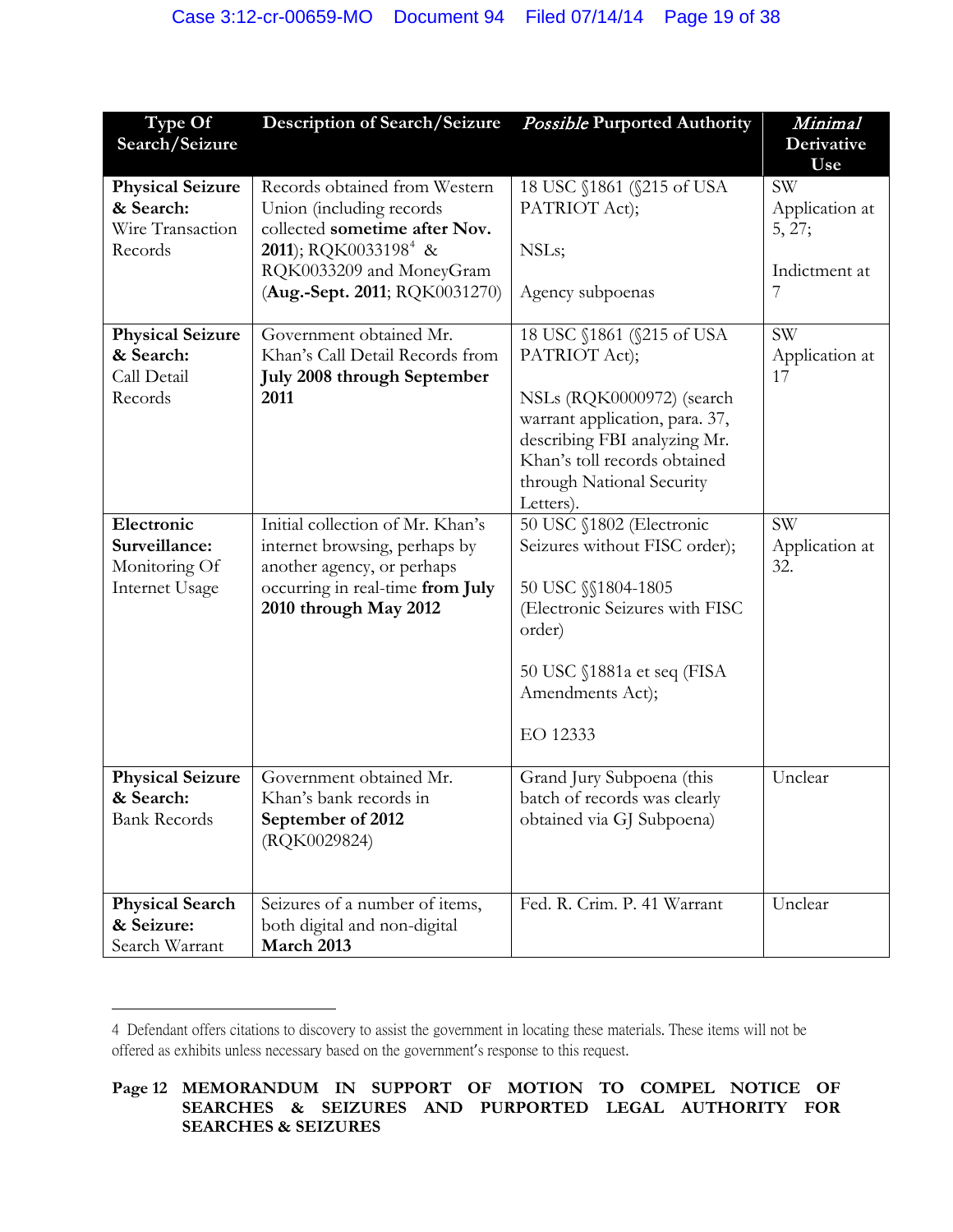#### **B. Additional Searches & Seizures: "Known Unknowns"**

The defense has reason to believe that additional seizures, beyond those disclosed by the government in discovery, took place in its investigation of Mr. Khan. These known unknowns include at least five types.

First, defendant's call detail records provided in discovery establish over 8,000 phone calls during just a portion of the telephone monitoring period. The government, however, has provided only 64 calls from the 28 months of monitoring. Therefore, it is reasonable to conclude that there was additional phone monitoring not disclosed by the government.

Second, discovery related to web browsing information purportedly done by defendant is limited to certain browsing from mid-2010 to late 2011. There is presumably internet monitoring beyond that provided, especially in light of the search warrant application stating that the government monitored defendant's internet browsing from July 2010 until May 2012. RQK0000987.

Third, defense independent investigation of Mr. Khan's email suggests the existence of a large number of email messages that have not been provided in discovery and which cover an extensive period of time. *See also* Motion to Compel (request #32, p. 24).

Fourth, although Mr. Khan was not indicted until December of 2012, the government has provided no evidence of monitoring of calls after January 2011, nor call detail records after September 2011, nor any other information collected after September 2012. The government provided only one email dated post-January 2011. Logic dictates

## **Page 13 MEMORANDUM IN SUPPORT OF MOTION TO COMPEL NOTICE OF SEARCHES & SEIZURES AND PURPORTED LEGAL AUTHORITY FOR SEARCHES & SEIZURES**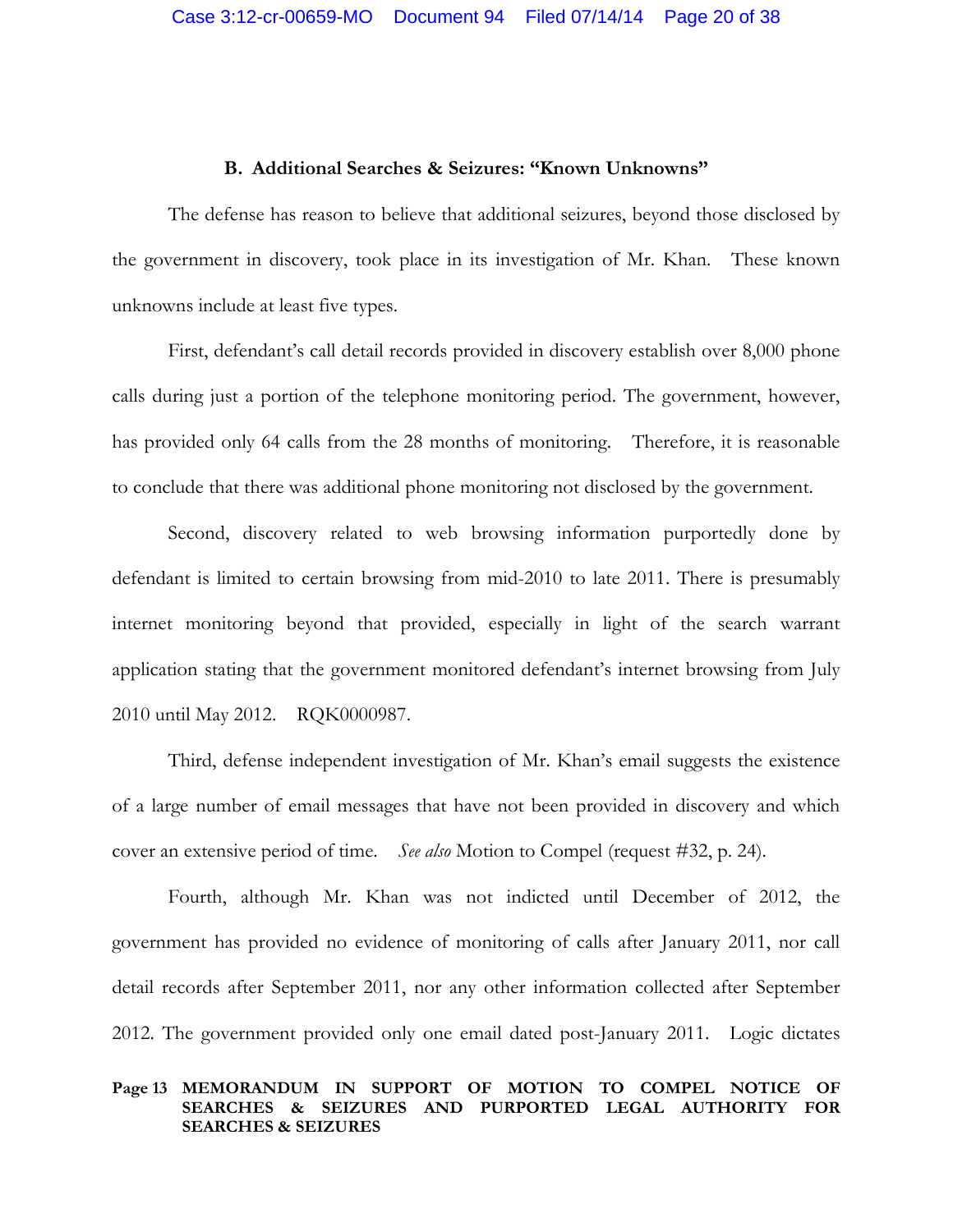## Case 3:12-cr-00659-MO Document 94 Filed 07/14/14 Page 21 of 38

that additional physical and electronic evidence collection continued beyond that disclosed to date by the government.

Fifth, and beyond electronic surveillance, the defense offers on information and belief that the government searched Mr. Khan's apartment when he left the United States for Yemen with his family in August of 2009.

# **C. Additional Searches & Seizures: "Unknown Unknowns"**

Lastly, in light of information available in the public record regarding investigatory methods utilized by our government, there exist a large number of other possible surveillance techniques resulting in seizures that implicate the Constitution. *See*, Defendant's First Discovery Request (CR-45), para. 6, p. 4 (describing plethora of law enforcement techniques used in national security investigations). These unknown unknowns, both the seizures themselves and the purported authority for those seizures, should be disclosed to the defense if the government's conduct implicates defendant's privacy interests and if the information derived from such seizures became a fruit that advanced the government's investigation. *Wong Sun v. United States*, 371 U.S. 471 (1963).

# **IV. Constitutional And Statutory Law Support Issuance Of An Order For More Specific Notice Of Seizures And Purported Authority For Seizures**

# **A. The Constitution Requires Notice of Investigative Events Particular Enough to Permit A Defendant To Evaluate The Legality Of Those Events**

The Due Process Clause of the Fourteenth Amendment to the United States Constitution requires notice soon after a search or seizure, absent national security concerns, even in a non-criminal case. *Al-Haramain Islamic Found., Inc. v. United States Dep't of the* 

## **Page 14 MEMORANDUM IN SUPPORT OF MOTION TO COMPEL NOTICE OF SEARCHES & SEIZURES AND PURPORTED LEGAL AUTHORITY FOR SEARCHES & SEIZURES**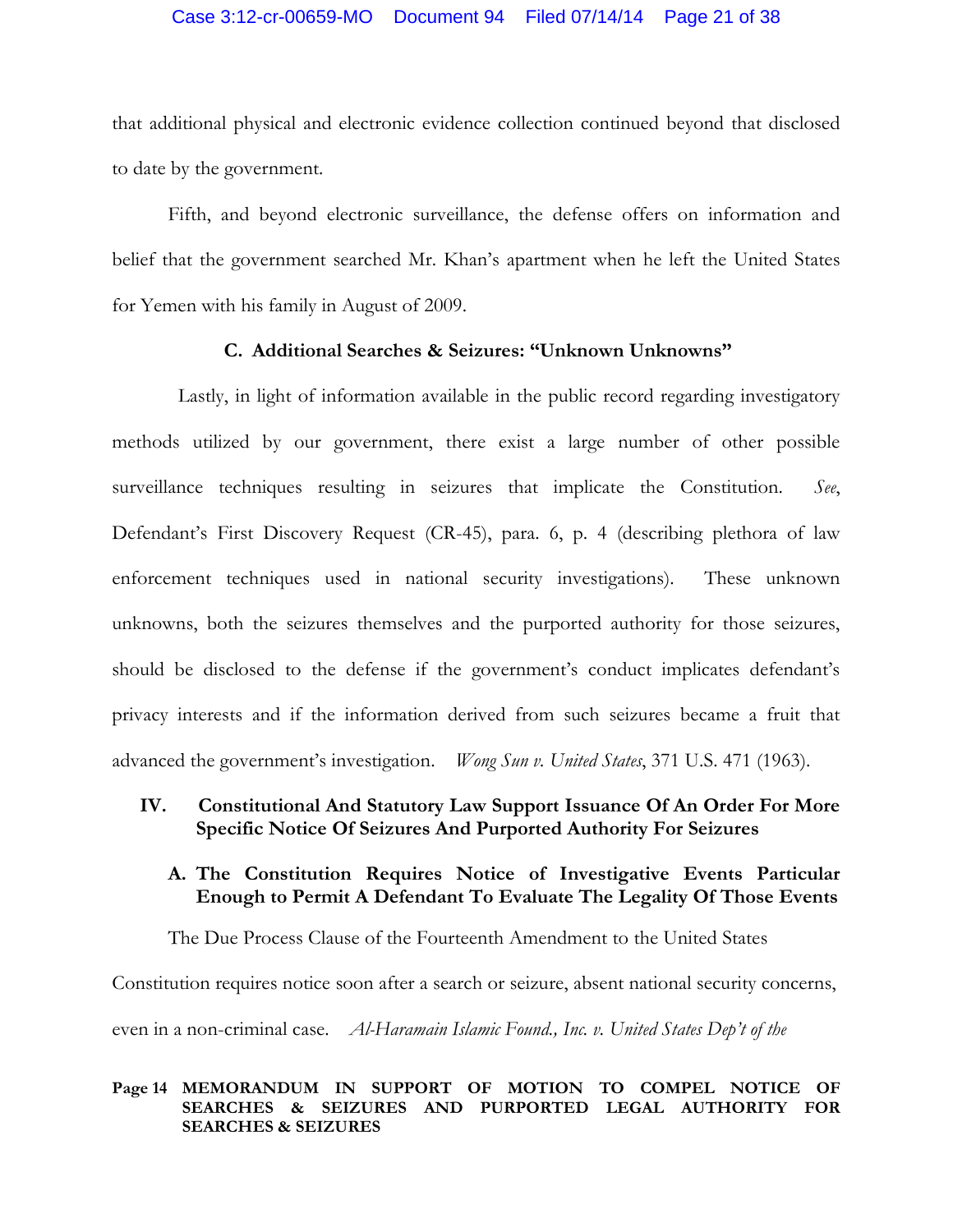*Treasury*, 686 F.3d 965, 986-87 (9th Cir. 2012). The government must "give sufficient notice concerning the factual and legal bases for its seizures." *Gete v. INS*, 121 F.3d 1285, 1297 (9th Cir. 1997). In a criminal case, the Due Process Clause imposes on the government a heightened obligation to provide a defendant with information material to a motion to suppress evidence obtained by or derived from a search or seizure, including evidence that would support a claim that a defendant has standing to challenge a search or seizure. *United States v. Gamez-Orduno*, 235 F.3d 453, 461 (9th Cir. 2000); *United States v. Barton*, 995 F2d 931, 935 (9th Cir. 1993); *see also People v. Luttenberger*, 784 P.2d 633, 643 (Cal. 1990) (holding that due process requires that a criminal defendant have "limited but reasonable access to information relevant to evaluating the validity of a search warrant"); *cf.*  UNITED STATES DEPARTMENT OF JUSTICE, United States Attorney Manual § 9-5.001C.2 ("A prosecutor must disclose information that either casts a substantial doubt upon the accuracy of any evidence—including but not limited to witness testimony—the prosecutor intends to rely on to prove an element of any crime charged, or might have a significant bearing on the admissibility of prosecution evidence."). Such notice necessarily includes notice of government action that even arguably constitutes a search or seizure because that information "might have a significant bearing on the admissibility of prosecution evidence." Due process does not permit the government to decide against disclosure because its attorneys can construct a legal theory under which its action would not constitute a search or seizure that infringed on a defendant's interests.

Similarly, the Fourth Amendment requires the government to provide notice of

#### **Page 15 MEMORANDUM IN SUPPORT OF MOTION TO COMPEL NOTICE OF SEARCHES & SEIZURES AND PURPORTED LEGAL AUTHORITY FOR SEARCHES & SEIZURES**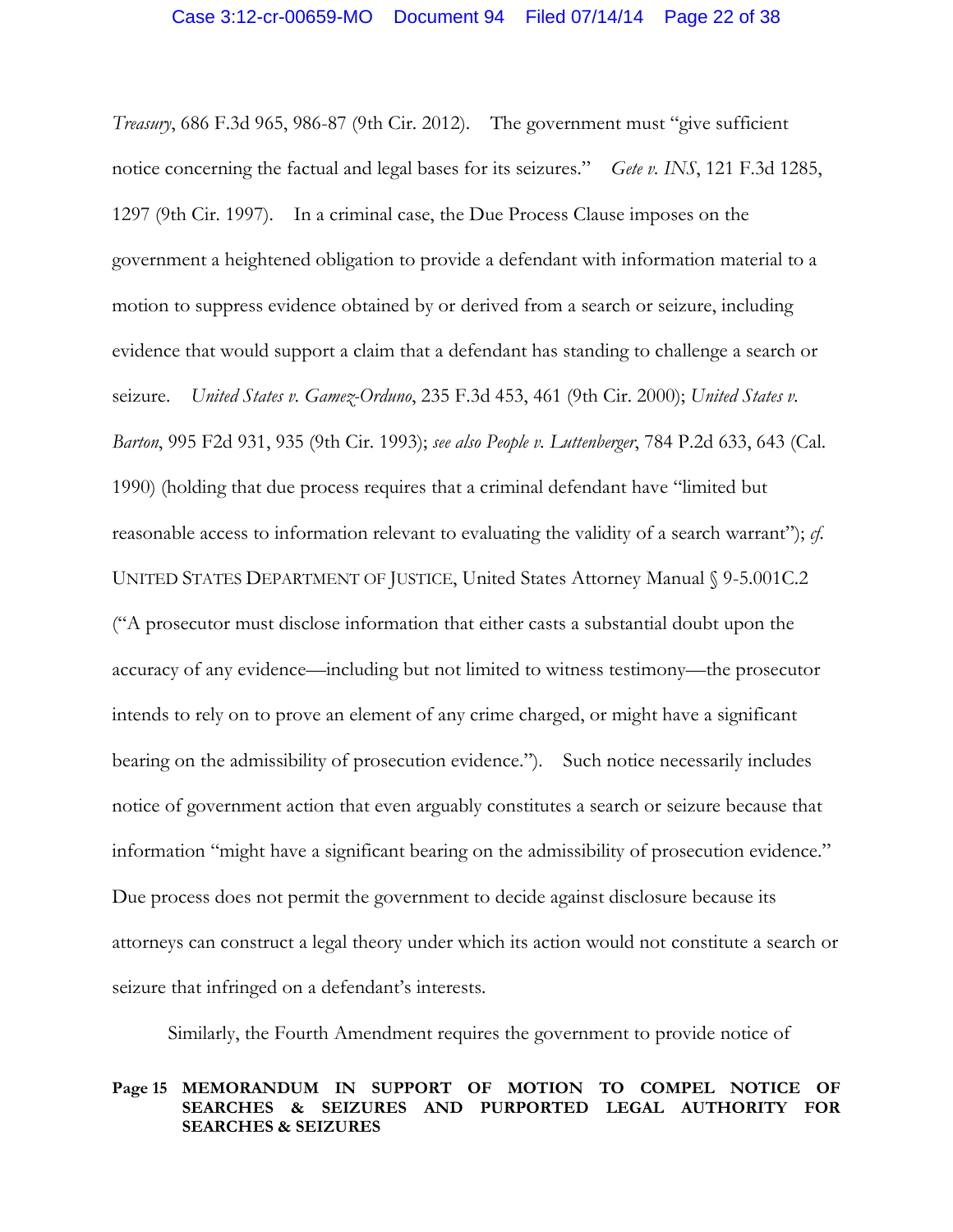### Case 3:12-cr-00659-MO Document 94 Filed 07/14/14 Page 23 of 38

particular searches and seizures to a United States person close in time to the government action that constitutes a search or seizure. *Berger v. New York*, 388 U.S. 41, 58-60 (1967); *Mayfield v. United States*, 504 F. Supp. 2d 1023, 1037 (D. Or. 2007), *vacated on other grounds*, 599 F.3d 964 (9th Cir. 2010). When the seizure occurs during a criminal investigation, notice is so important that a statutory scheme that authorizes domestic electronic surveillance but fails to require notice of a search or seizure violates the Fourth Amendment. *Berger*, 388 U.S. at 58-60. A warrant that fails to require any notice to an aggrieved person also violates the Fourth Amendment even when the government has an interest in delaying that notice for a reasonable time. *United States v. Freitas*, 800 F.2d 1451, 1456 (9th Cir. 1986).

A possible exception to the notice required by the Due Process Clause and the Fourth Amendment arises if the government claims a national security justification for the failure to provide notice. *E.g.*, *In re Directives Pursuant to Section 105b of the Foreign Intelligence Surveillance Act*, 551 F.3d 1004, 1012 (FISA Ct. Rev. 2008) (holding that "a foreign intelligence exception to the Fourth Amendment's warrant requirement exists when surveillance is conducted to obtain foreign intelligence for national security purposes and is directed against foreign powers or agents of foreign powers reasonably believed to be located outside the United States"). However, as explained below, in a criminal prosecution, Congress and the Constitution require notice of a search or seizure even when the government initially took action to obtain foreign intelligence information using FISA. When the executive shifts gears from intelligence gathering to criminal prosecution (particularly in the prosecution of a United States person), the notice must be particular

## **Page 16 MEMORANDUM IN SUPPORT OF MOTION TO COMPEL NOTICE OF SEARCHES & SEIZURES AND PURPORTED LEGAL AUTHORITY FOR SEARCHES & SEIZURES**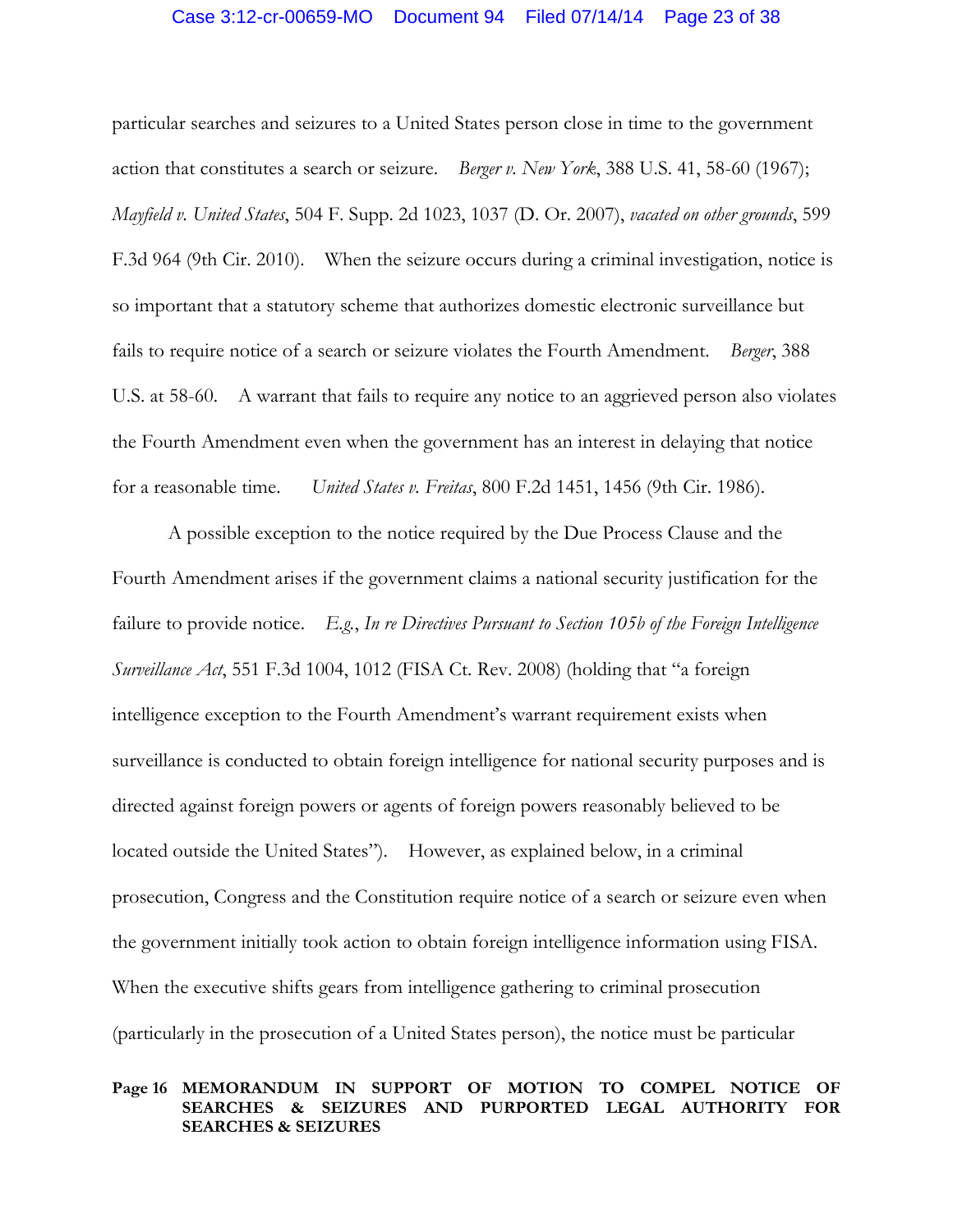# Case 3:12-cr-00659-MO Document 94 Filed 07/14/14 Page 24 of 38

enough to allow a defendant to evaluate whether to move to suppress evidence obtained or derived from a search or seizure even where the government retains some interest in secrecy because of national security concerns.

Here, the government has chosen to prosecute defendant. As a result, the Due Process Clause and the Fourth Amendment require the government to disclose, at a minimum, any government action that arguably constitutes a search or a seizure that infringed on defendant's privacy or possessory interests, the factual and legal bases for the search or seizure, and any evidence that the government obtained by, or that was derived from, the search or seizure. The government has not provided such notice in this case. Defendant asks this Court to order it to do so.

# **B. FISA Supports More Specific Notice And Disclosure**

# **1. In FISA, Congress Deferred Notice Until After Initiation Of A Criminal Prosecution But Did Not Alter The Information Required In The Notice**

Congress expressly requires the government to provide a criminal defendant with

notice that the government intends to use evidence obtained or derived from FISA in a

criminal prosecution:

Whenever the Government intends to enter into evidence or otherwise use or disclose in any trial, hearing, or other proceeding in or before any court, department, officer, agency, regulatory body, or other authority of the United States, against an aggrieved person, any information obtained or derived from an electronic surveillance of that aggrieved person pursuant to the authority of this subchapter, the Government shall, prior to the trial, hearing, or other proceeding or at a reasonable time prior to an effort to so disclose or so use that information or submit it in evidence, notify the aggrieved person and the court or other authority in which the information is to be disclosed or used that the Government intends to so disclose or so use such information.

## **Page 17 MEMORANDUM IN SUPPORT OF MOTION TO COMPEL NOTICE OF SEARCHES & SEIZURES AND PURPORTED LEGAL AUTHORITY FOR SEARCHES & SEIZURES**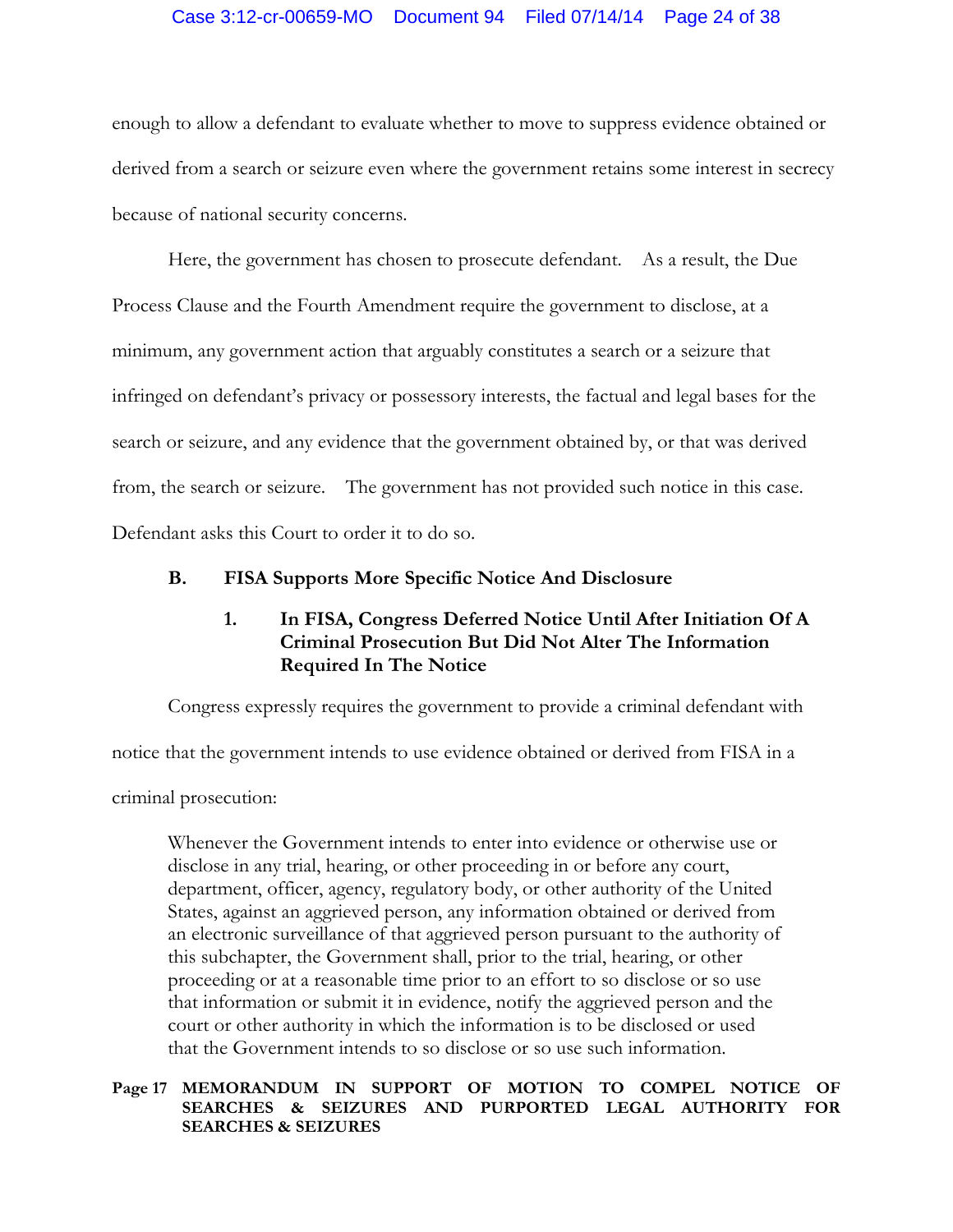50 U.S.C. § 1806(c); *see also* 50 U.S.C. § 1825(c) (setting forth same notice requirement for "any information obtained or derived from a psychical search" pursuant to FISA).[5](#page-24-0) Congress requires the same type of notice when the government intends to use evidence obtained or derived from the FAA. 50 U.S.C. § 1881e; *Clapper v. Amnesty Int'l USA*, 133 S. Ct. 1138, 1154 (2013).

The government need not provide notice when it conducts a search or seizure pursuant to FISA, *United States v. Abu-Jihaad*, 630 F.3d 102, 123 n 24 (2d Cir. 2010), *cert den*, 131 S. Ct. 3026 (2011), but it must provide notice of the acquisition of information under FISA when its investigation transitions from foreign intelligence gathering to a criminal prosecution. *Clapper*, 133 S. Ct. at 1154. The notice must be particular enough so that "the affected person may challenge the lawfulness of the acquisition." *Clapper*, 133 S Ct at 1154 (citing FISA §§ 1806(c), 1806(e), 50 U.S.C. § 1881(e)(a)). Here, the notices provided by the government fail to provide adequate detail to allow the defendant to effectively challenge the lawfulness of the acquisition.<sup>6</sup>

The government's interest in protecting foreign intelligence gathering excuses notice like that required in Title III only until the government elects to criminally prosecute a person using FISA information:

 $\overline{a}$ 

<span id="page-24-0"></span>Hereafter, defendant's citation to 50 U.S.C. § 1806(c) (FISA § 1806(c)) also refers to the identical notice provision of 50. U.S.C. § 1825(c) and to the FAA notice requirement in 50 U.S.C. § 1881e that incorporates FISA § 1806(c).

<span id="page-24-1"></span>Mr. Khan hereby challenges the adequacy of both FISA and FAA notice in this single motion and will not be filing a separate challenge to the adequacy of the FAA Notice as he had originally intended when he submitted the Proposed Litigation Schedule. Therefore, Motion 2.B set out in the Court's Amended Litigation Schedule (CR-91) is subsumed in Motion 2.A.

**Page 18 MEMORANDUM IN SUPPORT OF MOTION TO COMPEL NOTICE OF SEARCHES & SEIZURES AND PURPORTED LEGAL AUTHORITY FOR SEARCHES & SEIZURES**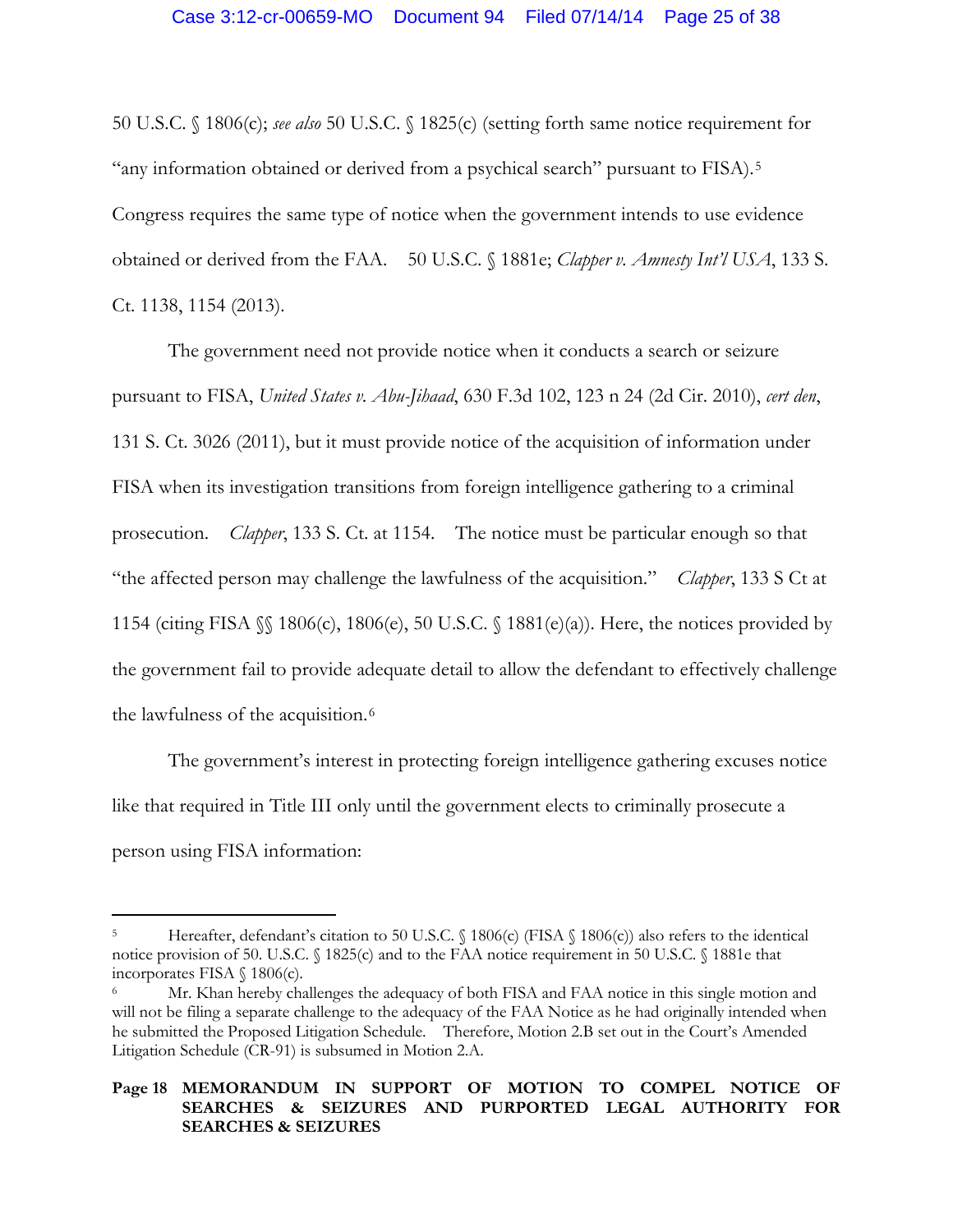*Amici* particularly focus on the differences between the two statutes [Title III and FISA] concerning notice. Title III requires notice to the target (and, within the discretion of the judge, to other persons whose communications were intercepted) once the surveillance order expires. 18U.S.C. (2518(8)(d). FISA does not require notice to a person whose communications were intercepted unless the government "intends to enter into evidence or otherwise use or disclose" such communications in a trial or other enumerated official proceedings. 50 U.S.C. § 1806(c). *As the government points out, however, to the extent evidence obtained through a FISA surveillance order is used in a criminal proceeding, notice to the defendant is required*. Of course, where such evidence is not ultimately going to be used for law enforcement, Congress observed that '[t]he need to preserve secrecy for sensitive counterintelligence sources and methods justifies elimination of the notice requirement.' S. REP. at12.

*In re Sealed Case*, 310 F.3d 717, 741 (FISA Ct. Rev. 2002) (emphasis added).

In sum, even if Due Process and Fourth Amendment values bow to the executive

branch's power *to gather* foreign intelligence, the balance shifts and requires notice of

searches and seizures when the executive decides to use information obtained through

foreign intelligence gathering *to criminally prosecute a person*. The notice must be particular

enough so that "the affected person may challenge the lawfulness of the acquisition."

*Clapper*, 133 S Ct at 1154 (citing FISA  $\%$  1806(c), 1806(e), 1881(e)(a)).

# **2. The Text Of FISA Requires Particular Notice Of Information Obtained Or Derived From FISA, Not Generalized Notice That FISA Information Exists Somewhere In Discovery**

The text and context of FISA §1806(c) indicates that Congress intended the prosecution to provide a criminal defendant of notice of *the information* it obtained pursuant to FISA, not a generic notice that it used FISA to obtain *some information* located somewhere in discovery. The text of FISA  $\S$  1806(c) reveals the congressional intent that notice identify the substance of "any information obtained or derived from electronic surveillance."

## **Page 19 MEMORANDUM IN SUPPORT OF MOTION TO COMPEL NOTICE OF SEARCHES & SEIZURES AND PURPORTED LEGAL AUTHORITY FOR SEARCHES & SEIZURES**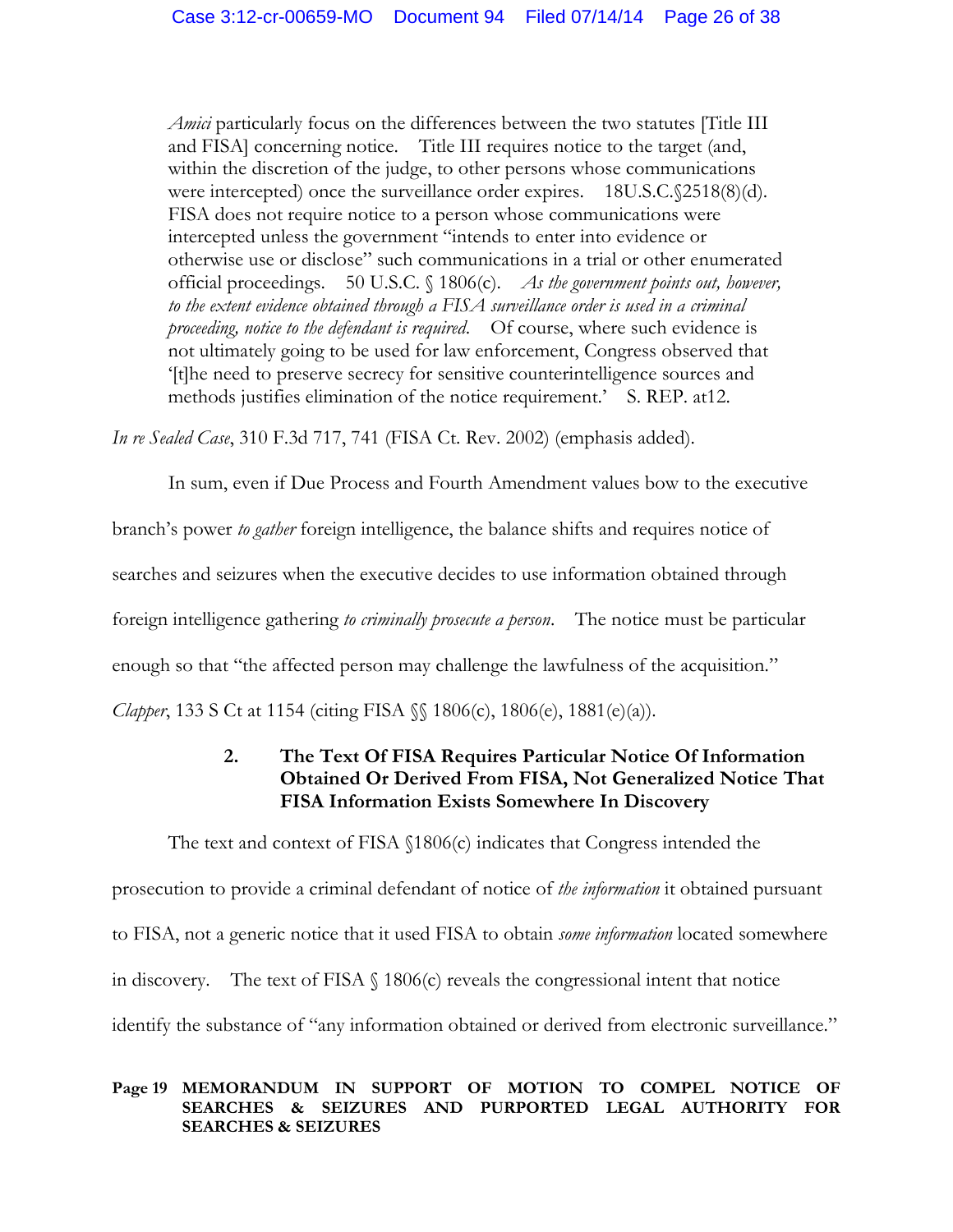## Case 3:12-cr-00659-MO Document 94 Filed 07/14/14 Page 27 of 38

The government must provide the notice prior to each "trial, hearing or other proceeding" at which the government intends to use information obtained or derived from FISA or prior to each disclosure of that information. FISA § 1806(c).

Congress's instruction that the government must provide notice prior to *each*  proceeding in which it intends to use or disclose FISA information strongly implies that Congress intended the government to identify the substance of the information. To put it another way, if Congress intended to permit the government to generally notify an aggrieved person that it would disclose or use FISA information at some unidentified point during the course of a criminal prosecutions, then it would have said so expressly. Instead, Congress required notice "*[w]henever* the government intends to offer into evidence of otherwise use of disclose . . . *any* information obtained or derived from" FISA. *Id.* (emphasis added).

The context of FISA  $\S$  1806(c) supports defendant's interpretation. Congress enacted FISA primarily to authorize the executive branch to obtain secret judicial approval for electronic surveillance or physical searches to gather foreign intelligence. *In re Sealed Case*, 310 F.3d at 727. However, Congress understood that the executive branch would obtain information that it may want to use in a criminal prosecution. *Id*. Congress enacted the subsections of FISA  $\S$  1806 to govern the use of that information. Those subsections require minimization procedures, FISA  $\S$  1806(a); authorization from the Attorney General, FISA § 1806(b); and notice to an aggrieved person and the court, FISA §§ 1806(c)-(d). Congress then authorized an aggrieved person to move to suppress

"the evidence obtained or derived from such electronic surveillance on the

#### **Page 20 MEMORANDUM IN SUPPORT OF MOTION TO COMPEL NOTICE OF SEARCHES & SEIZURES AND PURPORTED LEGAL AUTHORITY FOR SEARCHES & SEIZURES**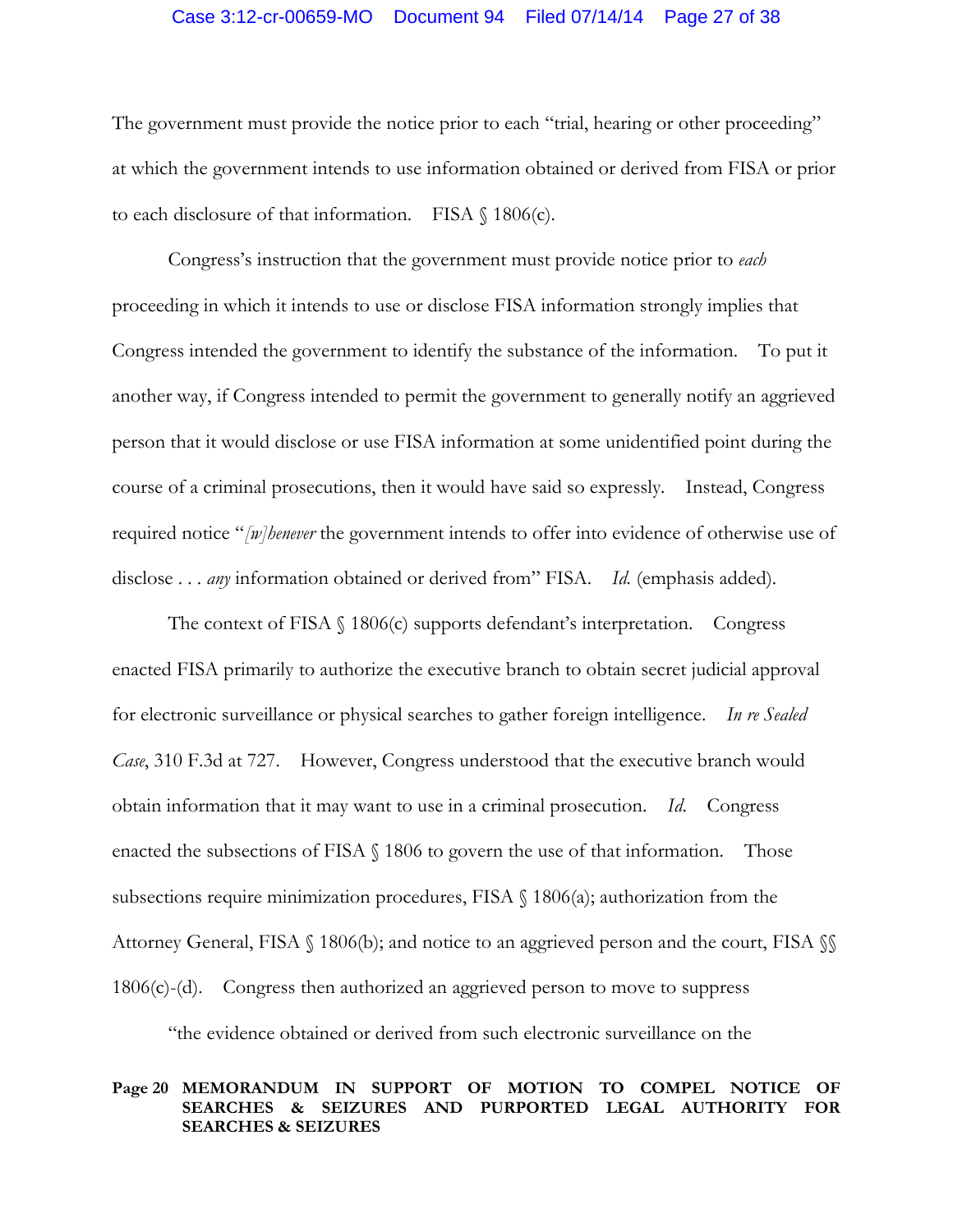grounds that—

(1) the information was unlawfully acquired; or

(2) the surveillance was not made in conformity with an order of authorization or approval.

50 U.S.C. § 1806(e). *See also* Kris & Wilson, NATIONAL SECURITY INVESTIGATIONS & PROSECUTIONS 2D,  $\$ 29:11 (2012) ("FISA's failure to prescribe a form of notice when the government intends to use FISA information in litigation may therefore be due to Congress' recognition that the party adverse to the government will obtain the FISA-derived information in discovery or that the court presiding over the litigation will decide how much detail the government must give.").

Logically, a defendant who is an aggrieved person cannot prepare or file a motion to suppress "*the* evidence obtained or derived from" FISA on the ground that the evidence was unlawfully acquired unless the defendant has notice of *which* information was obtained by FISA pursuant to which authority in FISA. Moreover, a defendant cannot make a non-speculative argument that surveillance was not made in conformity with an order of authorization or approval unless the defendant knows, at the least, the date of the surveillance (or physical search) and the purported legal authority for surveillance. Thus, Congress's decision to expressly authorize a defendant to move to suppress *the evidence*  obtained pursuant to FISA provides contextual support for defendant's interpretation of the notice provision of FISA  $\S$  1806(c) as requiring notice of (1) the search/seizure event that allowed the government to acquire the information and (2) the provision of FISA upon which the government relied to obtain the FISA information.

## **Page 21 MEMORANDUM IN SUPPORT OF MOTION TO COMPEL NOTICE OF SEARCHES & SEIZURES AND PURPORTED LEGAL AUTHORITY FOR SEARCHES & SEIZURES**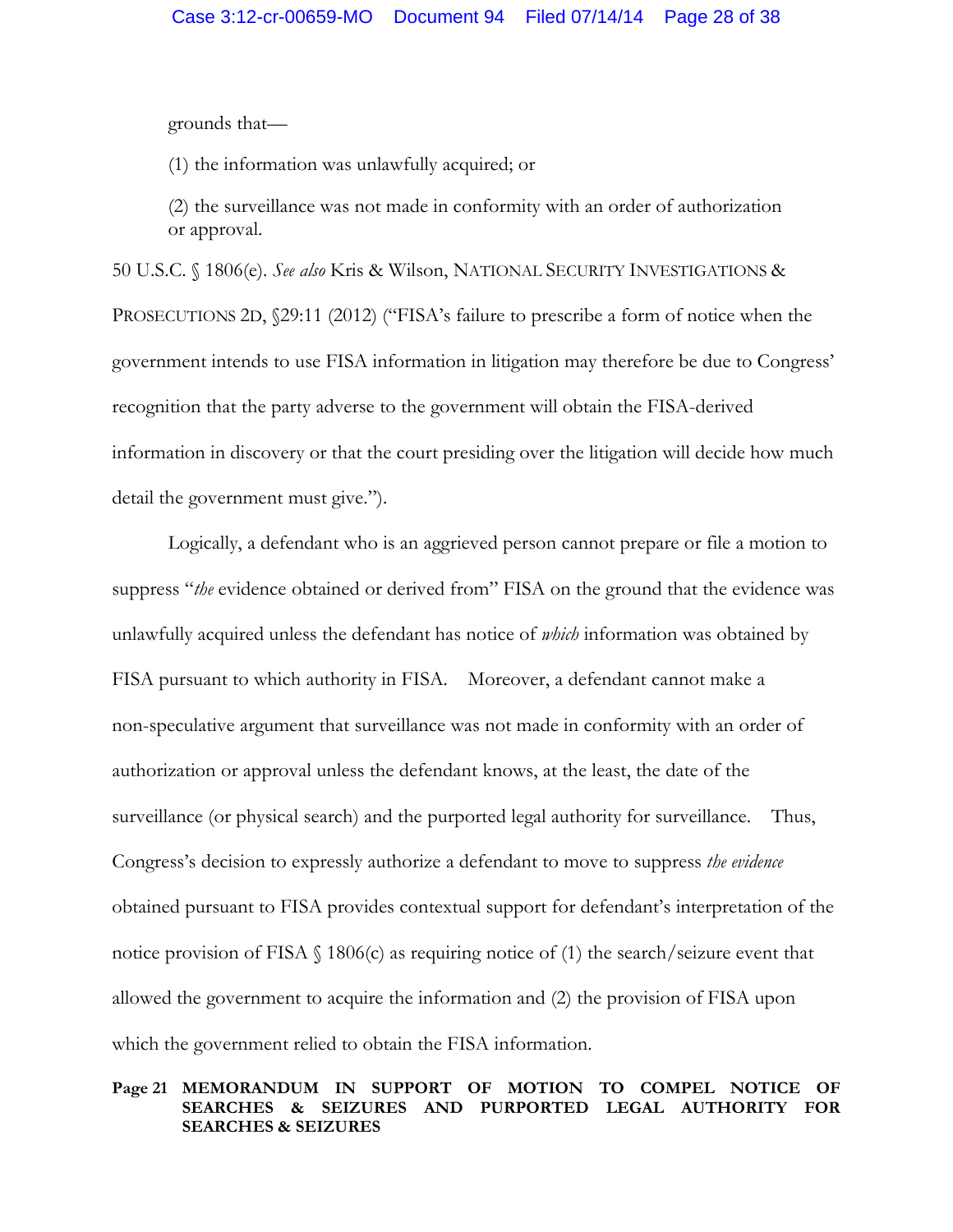# **3. The Legislative History of FISA Shows That Congress Intended A FISA Notice To Mirror Notice Provided In Criminal Prosecutions That Do Not Involve Foreign Intelligence Information**

The legislative history of FISA confirms that the government's notice under §1806(c)

must identify the search/seizure event, the information the government obtained or derived

from FISA, and the government's purported legal authority for the search or seizure.

Senate Bill 1566 (1978) was enacted into law as FISA. Foreign Intelligence Surveillance Act

of 1978, Pub. L. No. 95-511, 92 Stat. 1783. Before the passage of the senate bill, a

conference committee inserted some sections of House Resolution 7308 (1978) into Senate

Bill 1566. The notice provision in FISA  $\S$  1806(c) originated in the house resolution to

allow an aggrieved person to challenge the evidence as soon as possible:

The sentence bill provided for notification to the court when information derived from electronic surveillance is to be used in legal proceedings.

The house amendments contained a comparable provision and also a provision, not contained in the senate bill, requiring notice to the aggrieved person. . . .

The conference substitute adopts the house provisions. *The Conferees agree that notice should be given to the aggrieved person as soon as possible, so as to allow for the disposition of any motions concerning evidence derived from electronic surveillance*. . . .

H. R. REP. NO. 95-1720, at (1978) (Conf. Rep.), *reprinted in* 1978 U.S.C.C.A.N. 4048, 4060 (emphasis added).

The House Intelligence Committee report on H.R. 7308 explained that the notice

provision that would become FISA §1806(c)—H.R. 7308 § 106—did not modify the

government's obligation to provide discovery and notice of particular searches and seizures

# **Page 22 MEMORANDUM IN SUPPORT OF MOTION TO COMPEL NOTICE OF SEARCHES & SEIZURES AND PURPORTED LEGAL AUTHORITY FOR SEARCHES & SEIZURES**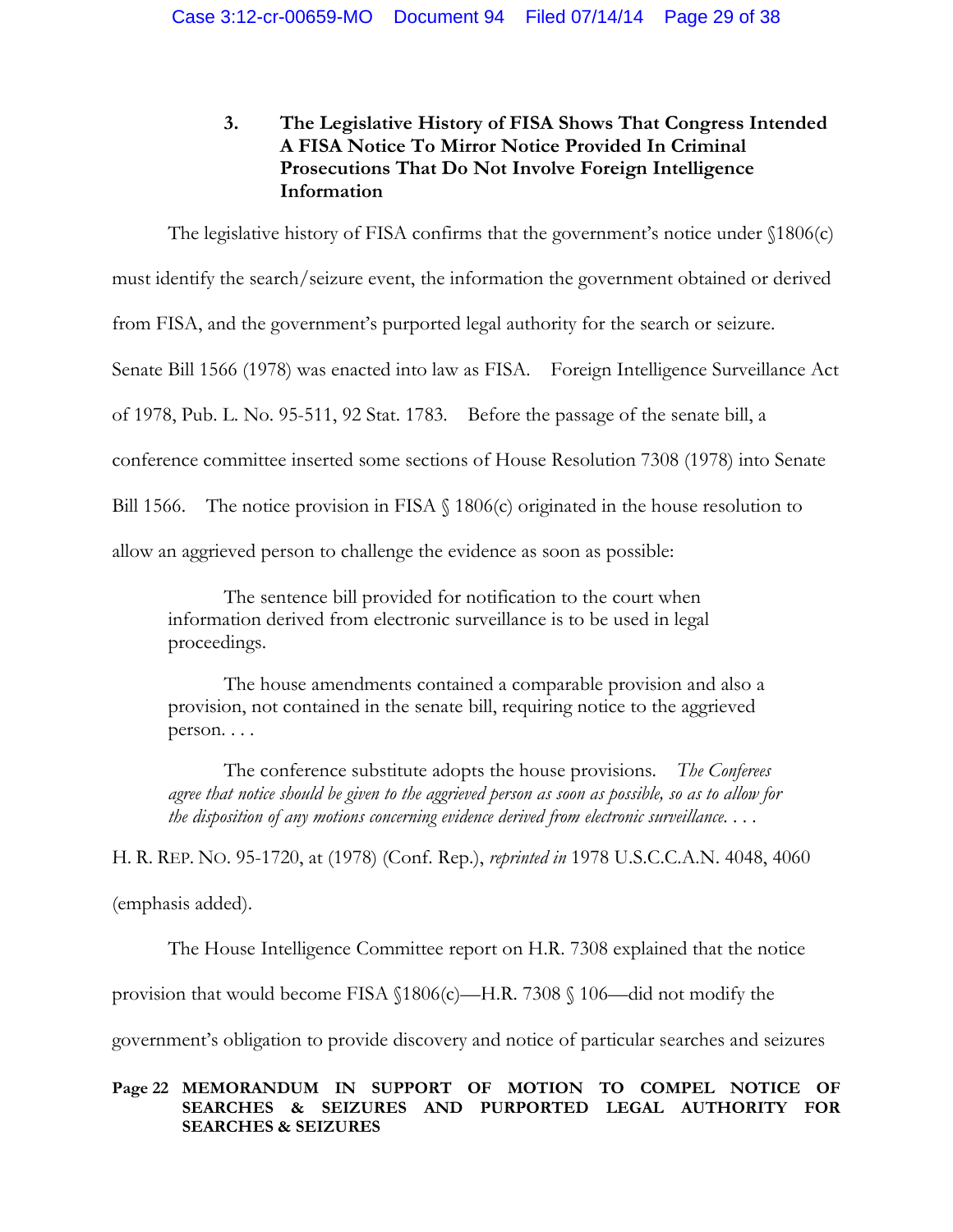*after* the government initiated a criminal prosecution against an aggrieved person:

This section places additional constraints on Government use of information obtained from electronic surveillance and establishes detailed procedures under which such information may be received in evidence, suppressed, or discovered.

. . . . .

. . . . .

Subsections (c) through (i) set forth the procedures under which information acquired by means of electronic surveillance may be received in evidence or otherwise used or disclosed in any trial, hearing or other Federal or State proceeding. Although the primary purpose of electronic surveillance conducted pursuant to this chapter is not likely to be the gathering of criminal evidence, it is contemplated that such evidence will be acquired and these subsections establish the procedural mechanisms by which such information may be used in formal proceedings.

At the outset the committee recognizes that nothing in subsection (C) abrogates the rights afforded a criminal defendant under *Brady v. Maryland*, 43 and the Jenks Act.<sup>44</sup> These legal principles inhere in any such proceeding and are wholly consistent with the procedures detailed here. Furthermore, nothing contained in this section is intended to alter the traditional principle that the government cannot use material at trial against a criminal defendant, and then withhold from such material at trial.45

Subsection (c) states that no information acquired from an electronic surveillance (or any fruits thereof) may be used against an aggrieved person, as defined, unless prior to the trial, hearing, or other proceeding, or at a reasonable time prior to an effort to disclose the information or submit it in evidence, the United States notifies the court or other authority and the aggrieved person of its intent.

Subsection (e) provides a separate statutory vehicle by which an aggrieved person against whom evidence if to be or has been introduced or otherwise used or disclosed in any trial, hearing or proceeding may move to suppress the information acquired by electronic surveillance or evidence derived therefrom. . . .

**Page 23 MEMORANDUM IN SUPPORT OF MOTION TO COMPEL NOTICE OF SEARCHES & SEIZURES AND PURPORTED LEGAL AUTHORITY FOR SEARCHES & SEIZURES**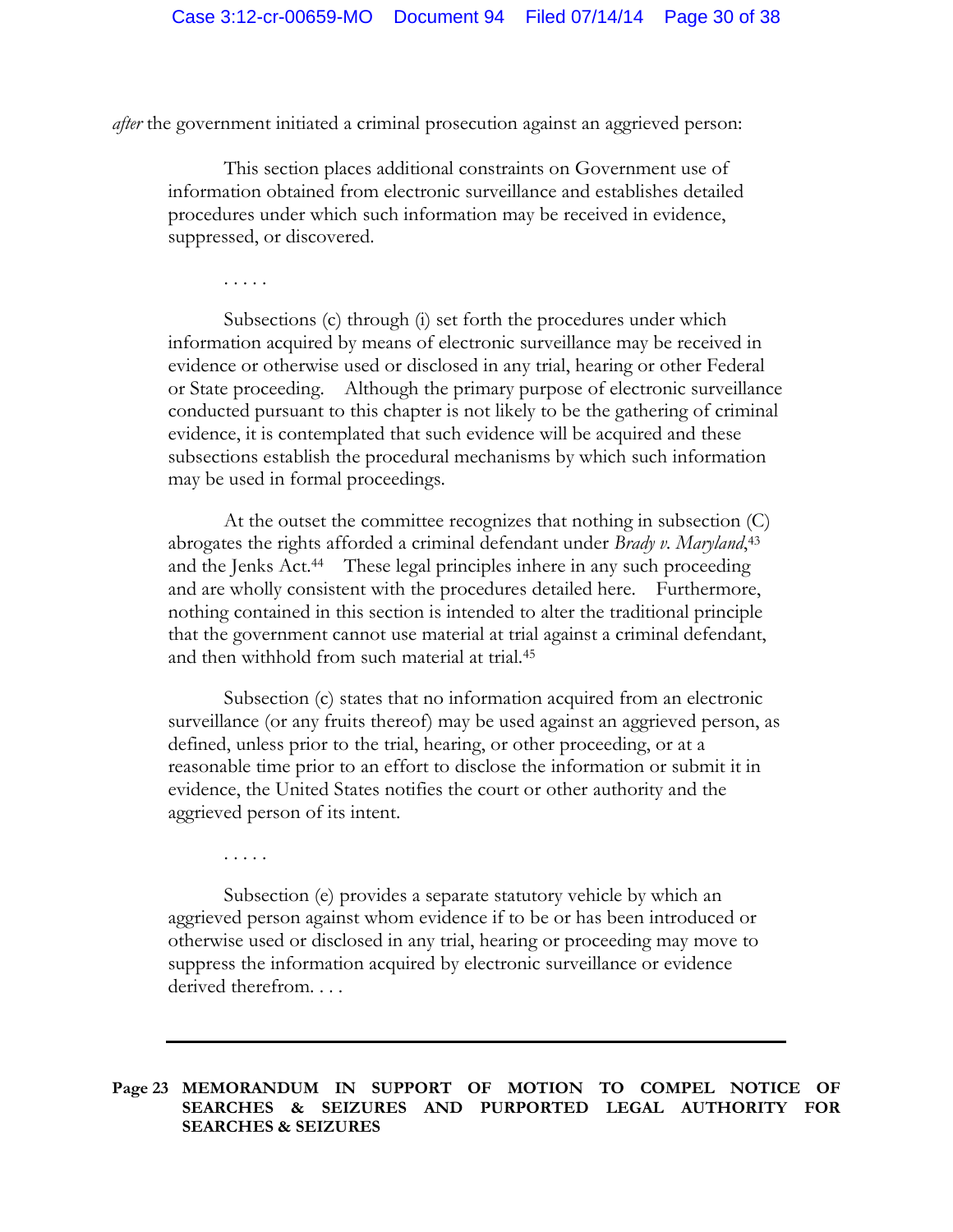<sup>43</sup> 373 U.S. 83 (1963).

<sup>44</sup> 18 U.S.C. 3500 et seq.

<sup>45</sup> *United States v. Andolschek*, 142 F2d 503 (2nd Cir. 1944).

H.R. REP NO. 95-1283, pt. 2, at 87-89 (1978).

The legislative history shows that Congress intended for FISA § 1806(c) to control the timing of the government's notice by deferring notice until the government elected to initiate a criminal prosecution using FISA information or FISA-derived information. Other than the timing of the notice, Congress did not modify the government's obligation to identify the actual information obtained or derived from electronic surveillance and any other information material to a potential motion to suppress. Congress identified the government's obligation to provide notice as deriving from statute, "tradition" (*viz.* common law concepts of due process), and the Constitution. The legislative history also shows that Congress intended the notice to be particular enough to permit a defendant to evaluate the legality of the surveillance. To do so, a defendant must know which information was obtained or derived from FISA, when it was obtained, and pursuant to what legal authority.

The case cited in footnote 45 of the House report as representing the "traditional" rule on the substance required in the notice provided by the government, *United States v. Andolscheck*, offers additional support for defendant's position. In *Andolscheck*, Judge Learned Hand described a criminal prosecution in which federal regulations prohibited the disclosure of investigative reports that described the alleged crimes committed by the defendants. The trial court had declined to order the prosecution to disclose the reports.

#### **Page 24 MEMORANDUM IN SUPPORT OF MOTION TO COMPEL NOTICE OF SEARCHES & SEIZURES AND PURPORTED LEGAL AUTHORITY FOR SEARCHES & SEIZURES**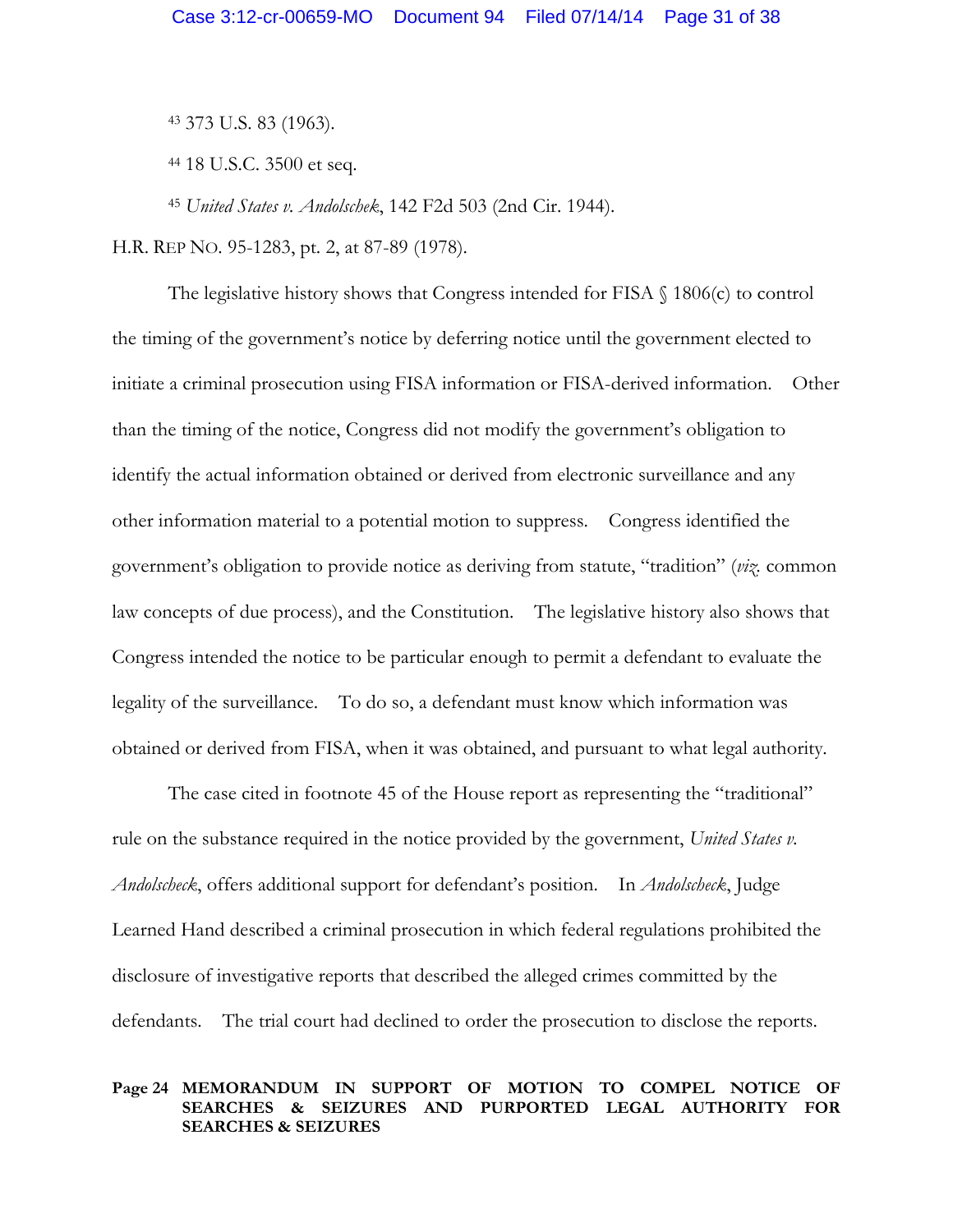In Judge Hand's opinion, the Second Circuit reversed and remanded on the grounds that once the government elected to criminally prosecute the defendants, it could no longer rely on the regulations to justify non-disclosure:

While we must accept it as lawful for a department of the government to suppress documents, even when they will help determine controversies between third persons, we cannot agree that this should include their suppression in a criminal prosecution, founded upon those very dealings to which the documents relate, and whose criminality they will, or may, tend to exculpate. So far as they directly touch the criminal dealings, the prosecution necessarily ends any confidential character the documents may possess; it must be conducted in the open, and will lay bare their subject matter. The government must choose; either it must leave the transactions in the obscurity from which a trial will draw them, or it must expose them fully. Nor does it seem to us possible to draw any line between documents whose contents bears directly upon the criminal transactions, and those which may be only indirectly relevant. Not only would such a distinction be extremely difficult to apply in practice, but the same reasons which forbid suppression in one case forbid it in the other, though not, perhaps, quite so imperatively. We hold that the regulation should have been read not to exclude the reports here in question. We cannot of course know, as the record stands, how prejudicial the exclusion may have been, but that uncertainty alone requires a new trial[.]

*United States v. Andolschek*, 142 F.2d 503, 506 (2d Cir. 1944).

The Supreme Court expressly relied on Judge Hand's reasoning in *Jencks v. United* 

*States*, 353 U.S. 657 (1957), the case that prompted Congress to enact the Jencks Act. In

*Jencks*, the Supreme Court emphasized that the government forfeits its right to

non-disclosure when it elects to criminally prosecute a person based on otherwise secret

evidence:

the Government can invoke its evidentiary privileges only at the price of letting the defendant go free. The rationale of the criminal cases is that, since the Government which prosecutes an accused also has the duty to see that justice is done, it is unconscionable to allow it to undertake prosecution and

# **Page 25 MEMORANDUM IN SUPPORT OF MOTION TO COMPEL NOTICE OF SEARCHES & SEIZURES AND PURPORTED LEGAL AUTHORITY FOR SEARCHES & SEIZURES**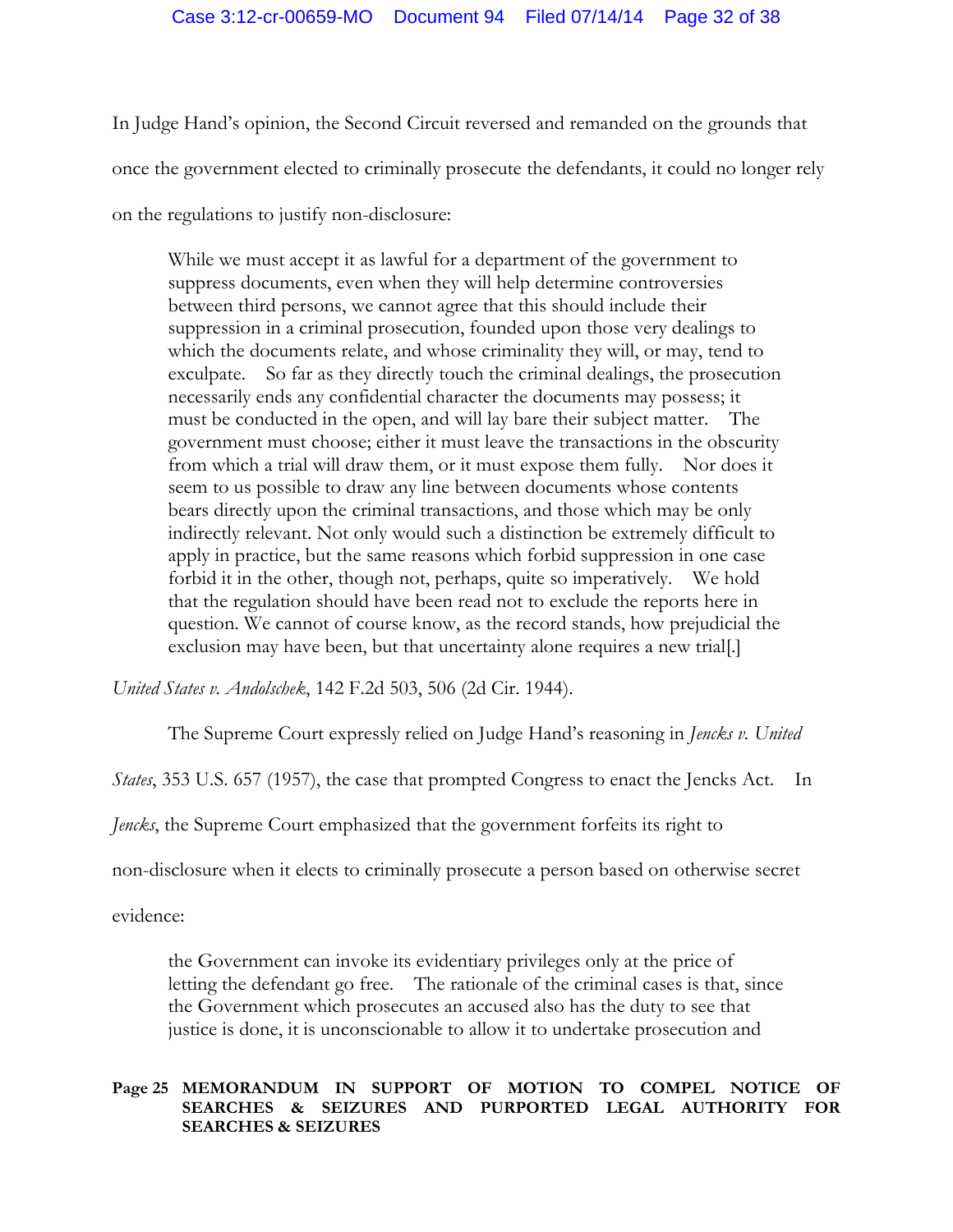then invoke its governmental privileges to deprive the accused of anything which might be material to its defense.

*Jencks*, 353 U.S. at 370 (quoting *United States v. Reynolds*, 345 U.S. 1, 12 (1953)). The Jencks Act subsequently limited the Court's decision in *Jencks* by allowing the government to delay disclosure of prior statements of a government witness until after the witness testifies. *See United States v. Coppa*, 267 F.3d 132, 145 n. 10 (2d Cir 2001) (describing history of the Jencks Act). But of course, the Jencks Act yields to the government's *Brady* obligations if the prior statements are impeachment material or otherwise material to the defense. *Id*. at 146. In that way, Congress's intent in enacting the Jencks Act parallels Congress's intent in the notice provisions in FISA. Congress allowed the government to delay disclosure but it did not alter the substance of the required disclosure after the government initiates a criminal prosecution.

The text, context, and legislative history of FISA § 1806(c) confirm that Congress intended the government's notice to identify the information obtained or derived from FISA. It also confirms that Congress intended to incorporate the "traditional" notice requirement described by Judge Learned Hand in *Andolschek* as well as Due Process Clause and Fourth Amendment jurisprudence in *Brady* and its progeny and *Berger*. In this circuit, to comply with its *Brady* obligation, the government must disclose any information material to a defendant's motion to suppress evidence. *Gamez-Orduno*, 235 F.3d at 461.At a minimum, that requires the government to identify (1) search/seizure events and the information derived from those events and (2) disclose the provision of FISA relied on in

#### **Page 26 MEMORANDUM IN SUPPORT OF MOTION TO COMPEL NOTICE OF SEARCHES & SEIZURES AND PURPORTED LEGAL AUTHORITY FOR SEARCHES & SEIZURES**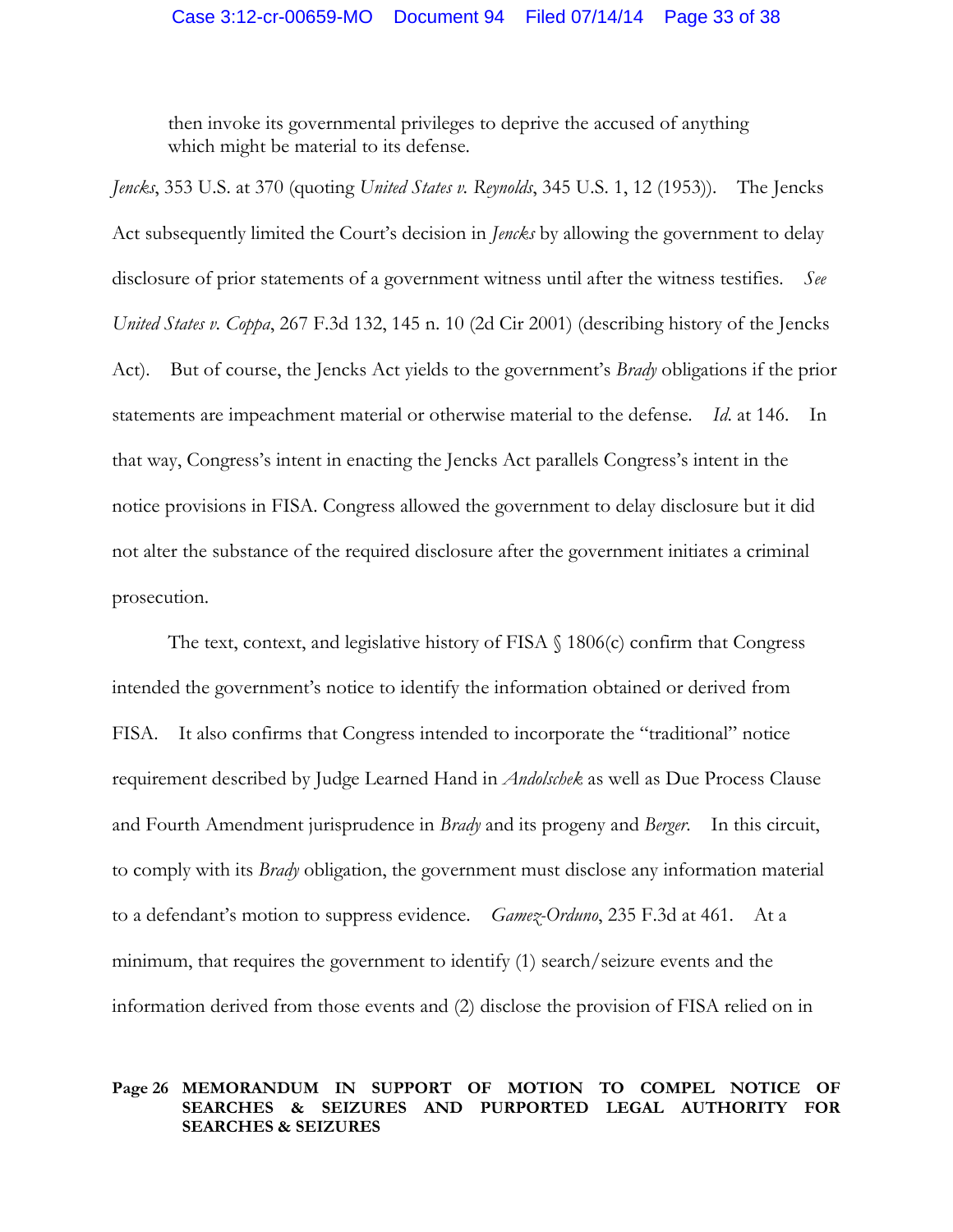each search/seizure event. That information is the minimum required for a defendant to evaluate whether to move to suppress the evidence on the grounds enumerated in FISA § 1806(e).

# **C. Title 18 U.S.C., Section 3504 Supports More Specific Disclosure**

Under Title 18, Section 3504, if a party in a proceeding before any court claims that "evidence is inadmissible" because "it is the primary product of an unlawful act or because it was obtained by the exploitation of any unlawful act" then the government must "affirm or deny the occurrence of the alleged unlawful act." The statute goes on to state that "'unlawful act' means any act the use of any electronic, mechanical, or other device (as defined in section 2510(5) of this title) in violation of the Constitution or laws of the United States or any regulation or standard promulgated pursuant thereto." Therefore, all electronic surveillance as discussed in this Motion would be included under §3504. Section 3504 became law in 1970, eight years prior to FISA, and requires the notice sought by defendant. *United States v. Alter*, 482 F.2d 1016, 1027 (9th Cir. 1973) (holding that a government agent's response to a defendant's claim under 18 U.S.C. § 3504(1) was insufficient because it was conclusory, failed to clearly identify all governmental agencies involved in the surveillance, failed to identify the date ranges of the surveillance, and relied on vague hearsay recitations). Accordingly, more specific disclosures of seizures and the purported legal authority for those disclosures is consistent with §3504 to allow further consideration of the lawfulness of the government's methods.

## **Page 27 MEMORANDUM IN SUPPORT OF MOTION TO COMPEL NOTICE OF SEARCHES & SEIZURES AND PURPORTED LEGAL AUTHORITY FOR SEARCHES & SEIZURES**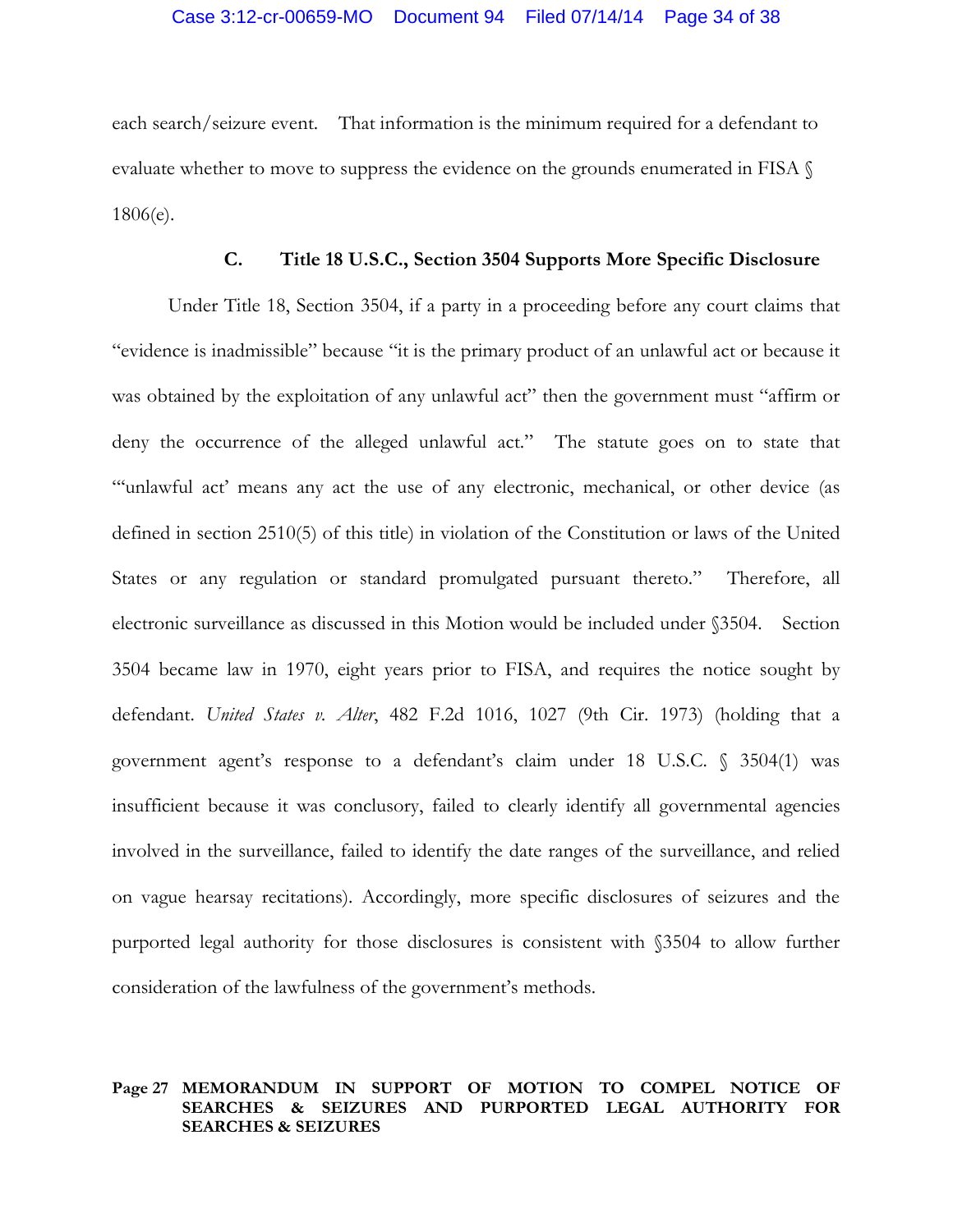# **V. The Government Must Provide Defendant With Information Regarding The Searches and Seizures Used To Obtain The Information Relied Upon In the Search Warrant Affidavit**

When, as in this case, the government uses information obtained through prior searches and seizures in an application for a search warrant under Federal Rule of Criminal Procedure 41, then the government must provide a defendant with information about those searches and seizures. Even when some government secrecy is reasonable under the Fourth Amendment, the Fourth Amendment requires the government to disclose to a defendant information material to determining the legality of a search or seizure after the government chooses to use that evidence in a criminal prosecution. *Freitas*, 800 F.2d at 1456.

When the government obtains search warrant, a defendant has a right to challenge the information relied upon by the government in the search warrant affidavit. *Franks v. Delaware*, 438 U.S. 154, 155-56 (1978) (recognizing a defendant's Fourth Amendment right to challenge affiant's statements upon preliminary showing); *see also United States v. Daoud*, No. 14-1284, slip op at 14-35, 2014 U.S. App LEXIS 11140 (7th Cir. June 16, 2014) (Rovner, J., concurring) (discussing the importance of balancing a defendant's rights under Franks and the government's interest in secrecy under FISA).

To imbue that right with meaning, a defendant also has a right to information about the sources of the information relied on by the government in the search warrant affidavit. *Roviaro v. United States*, 353 U.S. 53, 59 (1957) (setting forth test for a defendant to obtaining disclosure relating to a confidential informant). The government must comply with the

## **Page 28 MEMORANDUM IN SUPPORT OF MOTION TO COMPEL NOTICE OF SEARCHES & SEIZURES AND PURPORTED LEGAL AUTHORITY FOR SEARCHES & SEIZURES**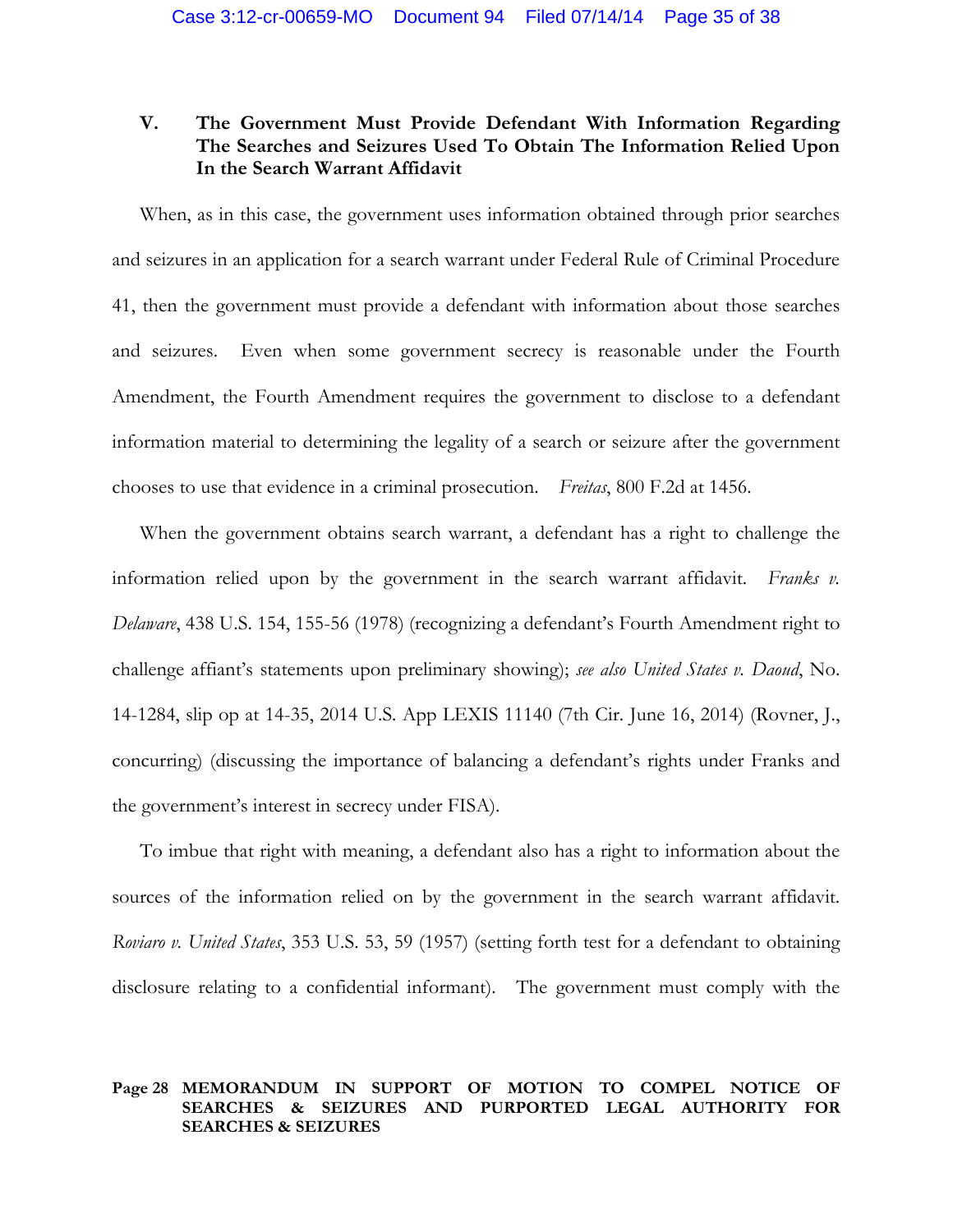Fourth Amendment and the Due Process Clause by disclosing to a defendant the sources of the information relied upon in the search warrant affidavit.

*Franks* and *Roviaro* instruct that the government may not shield from a defendant information material to evaluating the validity of a search warrant while at the same time relying on that information to obtain a warrant. The government can omit information from a search warrant if it desires to keep the information secret. *See, e.g.,* 50 U.S.C. §§1822-1823 (authorizing physical searches pursuant to FISA); *Cf. Murray v. United States*, 487 U.S. 533, 541 (1988) (holding that a search pursuant to a warrant is lawful even if follows an earlier unlawful search of the same location so long as the government does not rely on evidence derived from the unlawful search to obtain the search warrant).

Evidence obtained pursuant to a search warrant may also be suppressed if the affiant relied on evidence obtained or derived from unlawful government action and the affidavit fails to establish probable cause absent that information. *United States v. Vasey*, 834 F.2d 782, 788 (9th Cir. 1987). Information about how the government obtained evidence in the search warrant affidavit is thus material the admissibility of evidence. The government must provide that information to a criminal defendant. Fed. R. Crim. P.  $16(a)(1)(E)(i)$ ; *Barton*, 995 F.2d at 935 (holding that *Brady* applies to "a suppression hearing involving a challenge to the truthfulness of allegation in an affidavit for a search warrant"—that is, to a *Franks* hearing).

Here, the government chose to pursue a criminal prosecution using ordinary law enforcement tools, including a Rule 41 search warrant. As explained above, Agent Bowen's

## **Page 29 MEMORANDUM IN SUPPORT OF MOTION TO COMPEL NOTICE OF SEARCHES & SEIZURES AND PURPORTED LEGAL AUTHORITY FOR SEARCHES & SEIZURES**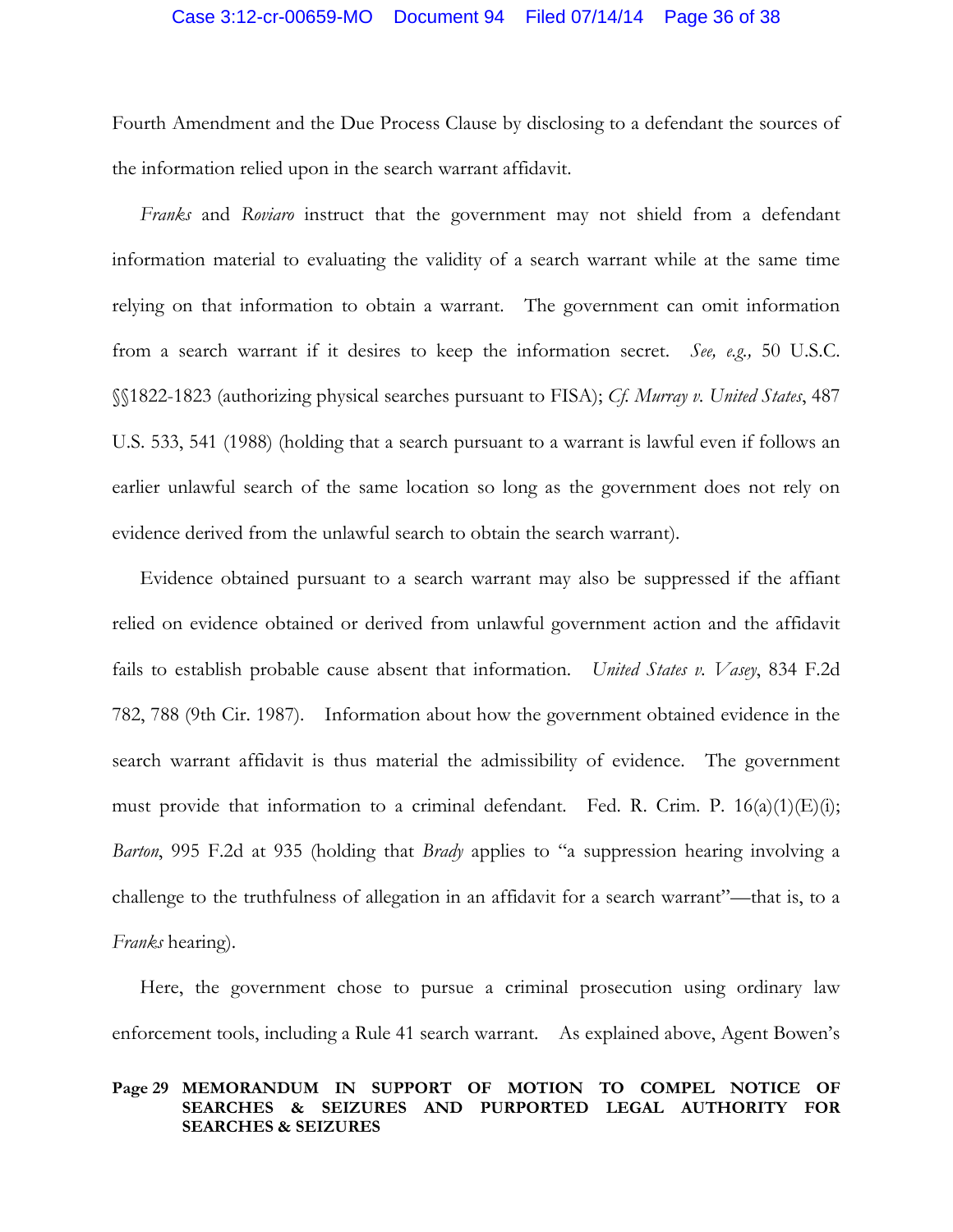## Case 3:12-cr-00659-MO Document 94 Filed 07/14/14 Page 37 of 38

affidavit in support of the search warrant relied on myriad unidentified sources, including unspecific "court-authorized surveillance" and conversations with other intelligence and law enforcement personnel.

The affiant's reliance on those sources to establish probable cause exposes the sources to ordinary rules of discovery in criminal cases. Fed. R. Crim. P 16(1)(E)(i); *United States v. Price*, 566 F.3d 900, 913 n.14 (9th Cir. 2009); *United States v. Sedaghaty*, 728 F.3d 885, 901-905 (9th Cir. 2013). The affiant's reliance on "court-authorized surveillance" and other unidentified sources also prevents the government from claiming that the sources of its evidence are privileged. Accordingly, the government must provide defendant with that information even if FISA or some other provision of law would ordinarily exempt the information from disclosure.

# **VI. Specific Notice Will Significantly Advance The Interests Of Justice By Allowing Defendant To Prepare Focused Motions Instead Of Motions Challenging All Potential Sources Of The Government's Evidence**

In a "typical" criminal case, a defendant receives such notice when the government serves the defendant with a warrant or through investigative reports in discovery that describe any warrantless searches or seizures. When the government conducts a search or seizure pursuant to a warrant, a warrant application and the warrant itself set forth the purported legal authority for the search or seizure and thus allow a defendant to evaluate the legality of the action and seek a remedy, if necessary.

Here, most of the factual and legal sources of the government's evidence remain hidden from the defense. Without adequate notice, the defense will be forced to challenge

## **Page 30 MEMORANDUM IN SUPPORT OF MOTION TO COMPEL NOTICE OF SEARCHES & SEIZURES AND PURPORTED LEGAL AUTHORITY FOR SEARCHES & SEIZURES**